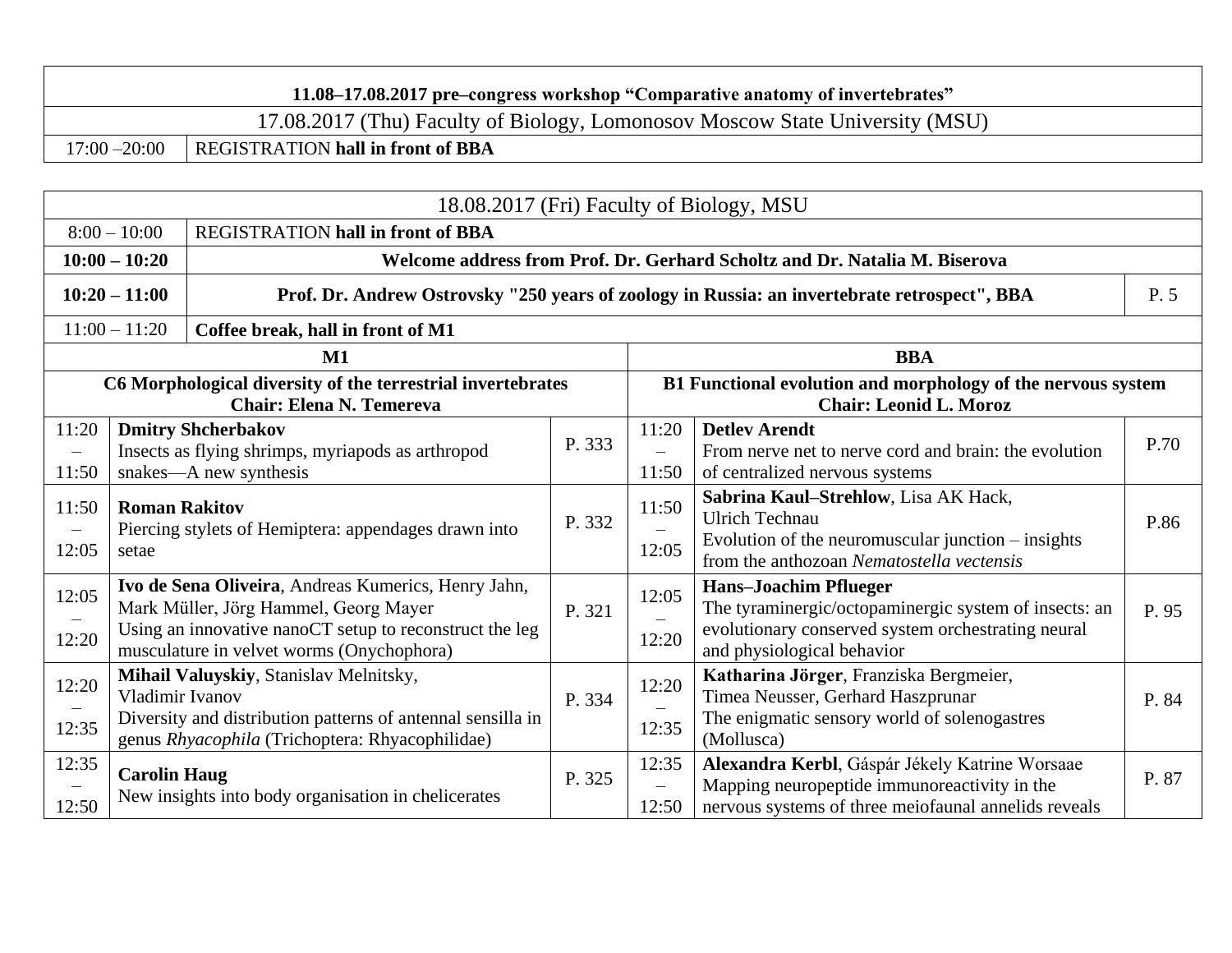|                                            |                                                                                                       |                                                                                                                                                                                                                |        |                                            | unexpected variability                                                                                                                                                                                      |        |
|--------------------------------------------|-------------------------------------------------------------------------------------------------------|----------------------------------------------------------------------------------------------------------------------------------------------------------------------------------------------------------------|--------|--------------------------------------------|-------------------------------------------------------------------------------------------------------------------------------------------------------------------------------------------------------------|--------|
| 12:50<br>13:05                             | <b>Nesrine Akkari</b>                                                                                 | Novel approaches in morphology pushing boundaries in<br>Myriapod systematics (Arthropoda, Myriapoda)                                                                                                           | P. 317 | 12:50<br>$=$<br>13:05                      | Anlaug Furu, José M. Martin-Duran, Aina Børve,<br>Henrike Semmler Lê, Andreas Hejnol<br>Central nervous system anatomy and expression of<br>mediolateral patterning genes in the rotifer Epiphanes<br>senta | P. 80  |
| 13:05<br>$\overline{\phantom{0}}$<br>13:20 | Nesrine Akkari                                                                                        | Anne-Sarah Ganske, Gregory D. Edgecombe,<br>Using traditional and innovative imaging techniques to<br>investigate internal cephalic structures in the highly<br>diverse genus Lithobius (Chilopoda, Myriapoda) | P. 322 | 13:05<br>$\equiv$<br>13:20                 | Oleg Tolstenkov, Irina Podvyaznaya,<br>Natalia Biserova<br>CPG from parasitic flatworm? TEM revealed a simple<br>neural circuit in the tail of freely moving trematode<br>larva                             | P. 102 |
|                                            | <b>Lunch</b> (the workshop of Wiley at room $594 - 5th$ floor Dept. Invert. Zool.)<br>$13:20 - 14:20$ |                                                                                                                                                                                                                |        |                                            |                                                                                                                                                                                                             |        |
|                                            | $14:20 - 15:00$                                                                                       |                                                                                                                                                                                                                |        |                                            | Prof. Dr. Vladimir V. Malakhov "Tentacles, ciliary bands, and limbs in metazoan evolution", BBA                                                                                                             | P. 3   |
|                                            |                                                                                                       | $M1$                                                                                                                                                                                                           |        |                                            | <b>BBA</b>                                                                                                                                                                                                  |        |
|                                            |                                                                                                       | B3 Form and function of invertebrates in extreme environments<br>Chair: Nadezhda N. Rimskaya-Korsakova                                                                                                         |        |                                            | B1 Functional evolution and morphology of the nervous system<br><b>Chair: Hans-Joachim Pflueger</b>                                                                                                         |        |
| 15:10                                      |                                                                                                       |                                                                                                                                                                                                                |        |                                            |                                                                                                                                                                                                             |        |
| 15:40                                      | <b>Monika Bright</b>                                                                                  | The giant tubeworm evolved to cooperate with its<br>symbiont under extreme conditions at deep-sea<br>hydrothermal vents                                                                                        | P.129  | 15:10<br>$\overline{\phantom{0}}$<br>15:40 | <b>Steffen Harzsch</b><br>Evolution of crustacean olfactory systems                                                                                                                                         | P. 81  |
| 15:40                                      | <b>Norio Miyamoto</b>                                                                                 |                                                                                                                                                                                                                | P. 137 | 15:40<br>15:55                             | Stepan Vodopyanov, Tim von Palubitzky,<br>Günter Purschke<br>The ultrastructure of the eyes of Oweniidae<br>polychaetes                                                                                     | P. 103 |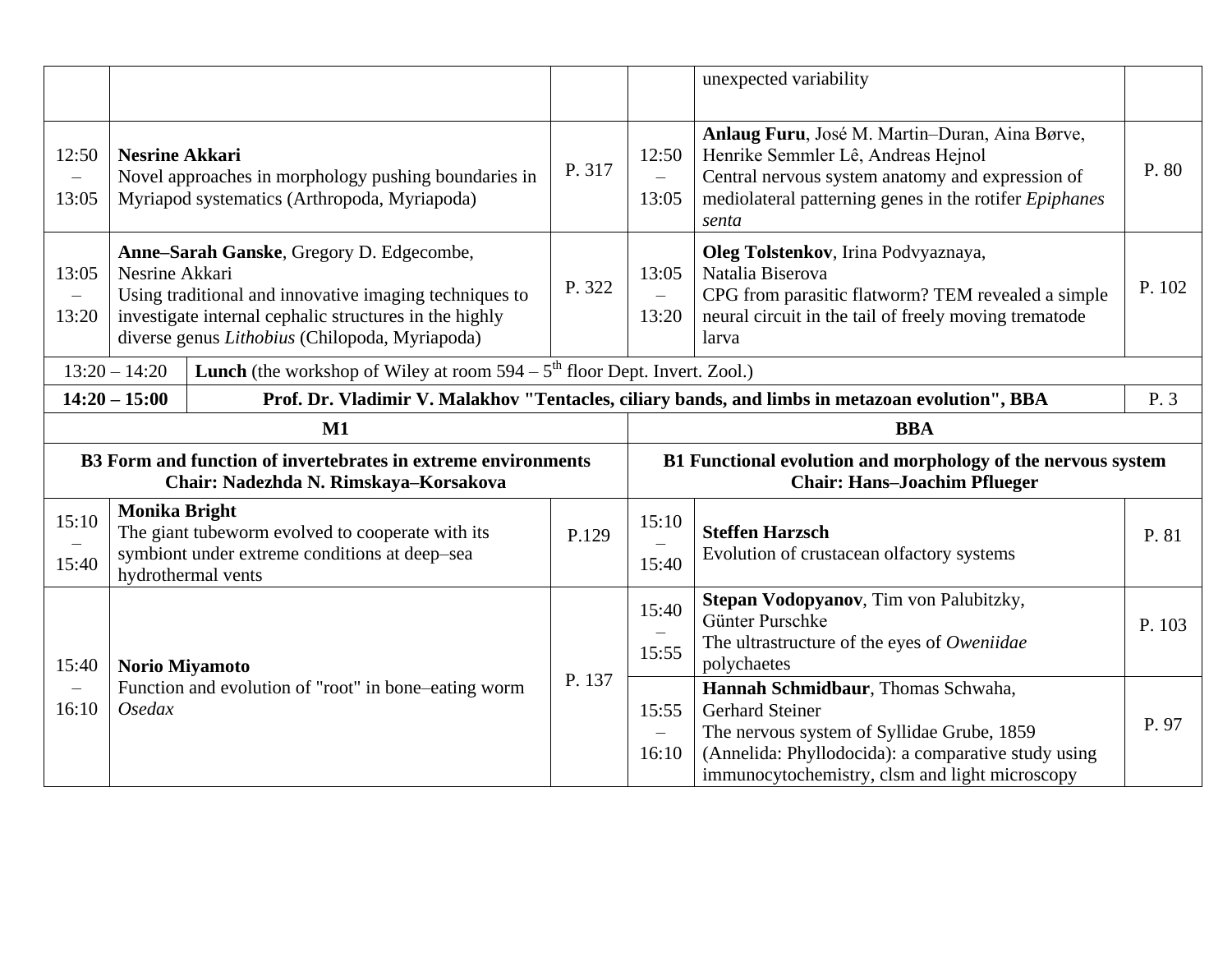| 16:10<br>16:25                    |                                                                                                                                                                  | Petr Kuznetsov, ElenaTemereva, Elizaveta Kiseleva<br>First detailed description of morphology and<br>microscopical anatomy of deep sea echiurid<br>Protononellia zenkevitchi | P. 226 | 16:10<br>$\equiv$<br>16:25                 | Elizaveta Fofanova, Tatiana Mayorova,<br>Elena Voronezhskaya<br>Are dinophilid worms archetypical Polychaete or<br>neotenic trochophore? Insight from early neurogenesis                                                     | P. 79 |
|-----------------------------------|------------------------------------------------------------------------------------------------------------------------------------------------------------------|------------------------------------------------------------------------------------------------------------------------------------------------------------------------------|--------|--------------------------------------------|------------------------------------------------------------------------------------------------------------------------------------------------------------------------------------------------------------------------------|-------|
| 16:25<br>$\equiv$<br>16:40        | Tina Molodtsova, Dennis Opresko, Dmitry Shvoev<br>Diversity of colony form and functional morphology of<br>the skeleton of black corals (Anthozoa: Antipatharia) |                                                                                                                                                                              | P. 138 | 16:25<br>$\overline{\phantom{0}}$<br>16:40 | Jakob Krieger, Andy Sombke, Steffen Harzsch<br>Three somatotopic maps for one sensorial modality -<br>Brain architecture of the banded cleaner shrimp<br>Stenopus hispidus (Olivier, 1811); (Malacostraca,<br>Stenopodidea). | P. 90 |
|                                   | $16:40 - 17:00$                                                                                                                                                  | Coffee break, hall in front of M1                                                                                                                                            |        |                                            |                                                                                                                                                                                                                              |       |
|                                   |                                                                                                                                                                  | M1                                                                                                                                                                           |        |                                            | <b>BBA</b>                                                                                                                                                                                                                   |       |
|                                   | B3 Form and function of invertebrates in extreme environments<br><b>Chair: Brett Gonzalez</b>                                                                    |                                                                                                                                                                              |        |                                            | B1 Functional evolution and morphology of the nervous system<br><b>Chair: Hans-Joachim Pflueger</b>                                                                                                                          |       |
| 17:00                             |                                                                                                                                                                  | Sabina Kondrateva                                                                                                                                                            |        | 17:00                                      | Jérôme Delroisse, Esther Ullrich-Lüter,<br>Stefanie Blaue, Patrick Flammang, Jérôme Mallefet                                                                                                                                 | P. 76 |
| $\overline{\phantom{m}}$<br>17:15 |                                                                                                                                                                  | Extreme desiccation resistance in chironomid midges:<br>linking molecular and morphological adaptations                                                                      | P. 135 | 17:15                                      | Bioluminescence of a brittle star, from luciferase<br>homology to photocyte ultrastructure                                                                                                                                   |       |
| 17:15<br>17:30                    |                                                                                                                                                                  | Glafira Kolbasova<br>Sedentary polychaetes: hygiene of the tube                                                                                                              | P. 134 | 17:15<br>17:30                             | Katrin Braun, Thomas Stach<br>Phylogeny of Tunicata – a morphology based analysis                                                                                                                                            | P. 74 |
| 17:30<br>17:45                    | Chernov                                                                                                                                                          | Elena Voronezhskaya, Marina Khabarova, Timur<br>Apical sensory organ and developmental regulation:<br>insight from freshwater gastropod larvae                               | P. 143 | 17:30<br>17:45                             | Caterina Biffis, Gerhard Scholtz<br>The development of the medulla terminalis in<br>malacostracan crustaceans: a new look at the "lateral<br>protocerebrum"                                                                  | P. 73 |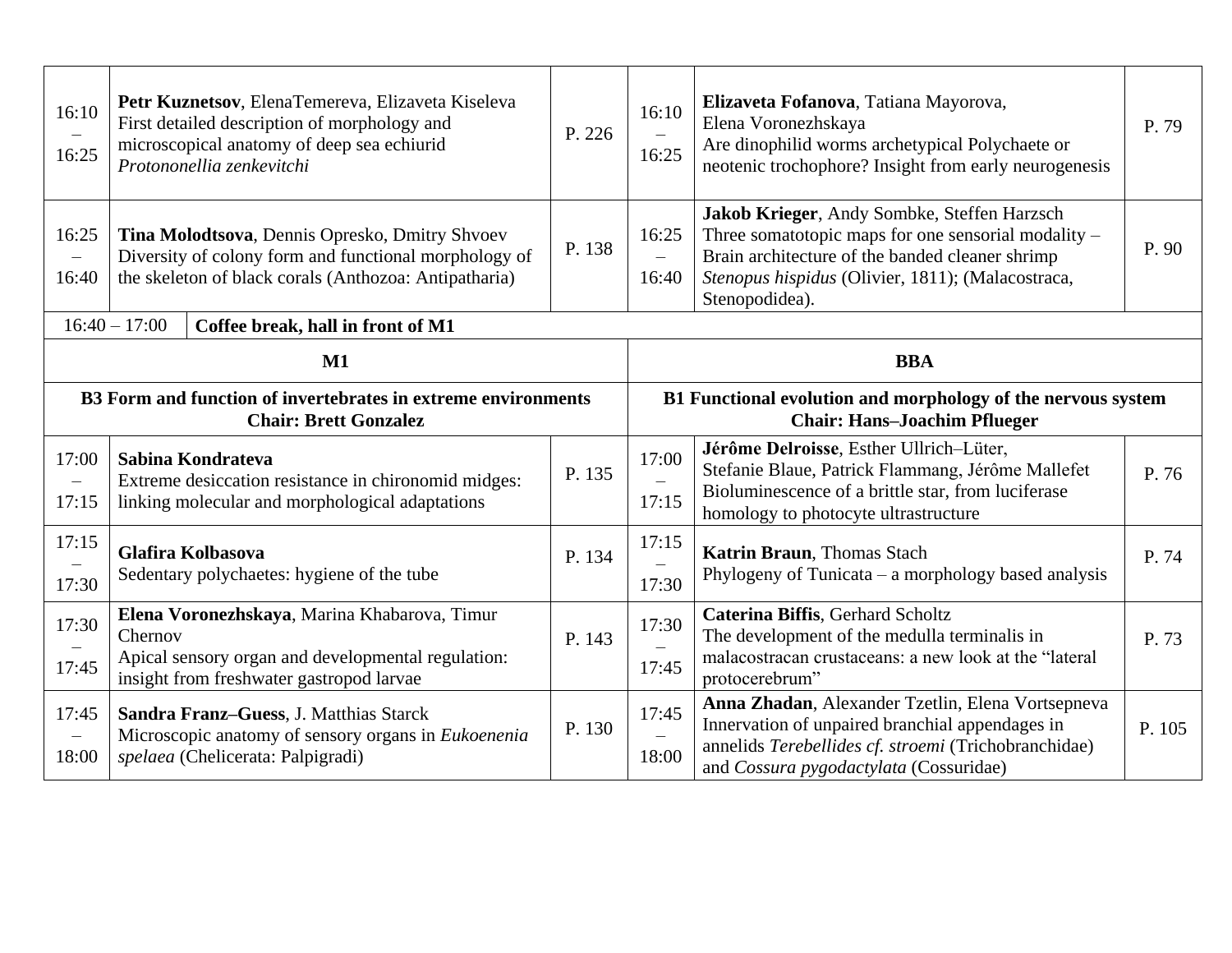| 18:00<br>$\qquad \qquad -$<br>18:15 | <b>Brett Gonzalez</b><br>Annelida) | Troglomorphism in cave scale worms: anophthalmia<br>and elongation of body appendages (Aphroditiformia,                                                                                 | P. 132 | 18:00<br>18:15                                          | Olga Zaitseva, Alexander Shumeev<br>Fluorescence imaging of nervous and muscular<br>systems in juvenile Cadlina laevis (Nudibranchia) by<br>confocal laser scanning microscopy | P. 104 |
|-------------------------------------|------------------------------------|-----------------------------------------------------------------------------------------------------------------------------------------------------------------------------------------|--------|---------------------------------------------------------|--------------------------------------------------------------------------------------------------------------------------------------------------------------------------------|--------|
| 18:15<br>$\qquad \qquad -$<br>18:30 | decapods                           | <b>Alejandro Martinez</b><br>Do cave animals really look so weird? Unravelling<br>adaptation using comparative methods in several<br>anchialine exclusive lineages, mainly annelids and | P. 136 | 18:15<br>18:30                                          | <b>Clemens Döring, Harald Hausen</b><br>Phototaxis in bryozoan coronated larvae                                                                                                | P. 77  |
|                                     | $18:45 - 19:00$                    |                                                                                                                                                                                         |        |                                                         | Group Photo at the stairs of the Faculty entrance                                                                                                                              |        |
|                                     | $19:00 - 19:10$                    |                                                                                                                                                                                         |        |                                                         | Reinhard Rieger Award at the stairs of the right entrance of Faculty of Biology, MSU                                                                                           |        |
| $19:10 - 19:20$                     |                                    |                                                                                                                                                                                         |        | <b>Award of Financial Support for young researchers</b> |                                                                                                                                                                                |        |
| $19:20 - 19:30$                     |                                    |                                                                                                                                                                                         |        | <b>Memorial words about Rick Harrison</b>               |                                                                                                                                                                                |        |
|                                     | $19:30 - 22:00$                    |                                                                                                                                                                                         |        |                                                         | <b>Welcome Party</b> (hall of the right entrance of Faculty of Biology, MSU)                                                                                                   |        |

| 19.08.2017 (Sat) Faculty of Biology, MSU                            |                                         |                                                    |        |                            |                                                                                                                                                                                                                          |        |
|---------------------------------------------------------------------|-----------------------------------------|----------------------------------------------------|--------|----------------------------|--------------------------------------------------------------------------------------------------------------------------------------------------------------------------------------------------------------------------|--------|
| $09:00 - 09:40$                                                     |                                         |                                                    |        | to Cephalopoda", BBA       | Prof. Dr. Leonid L. Moroz "Origins and Parallel Evolution of Neural Systems across Metazoa: From Ctenophora                                                                                                              | P.4    |
|                                                                     |                                         | $\mathbf{M1}$                                      |        |                            | <b>BBA</b>                                                                                                                                                                                                               |        |
| D Advanced Microscopy and Morphology<br><b>Chair: Julia Sigwart</b> |                                         |                                                    |        |                            | C1 Minute metazoans: Little pigeons can carry great messages<br>Chair: Vladimir V. Yushin, Alexei V. Tchesunov                                                                                                           |        |
| 09:50                                                               |                                         | Lauren Sumner-Rooney, Julia Sigwart                |        | 09:50                      | Katrine Worsaae, Nicolas Bekkouche,                                                                                                                                                                                      |        |
| $\qquad \qquad -$                                                   |                                         | Morphological lazarisation: when new technology    | P. 342 | $\qquad \qquad -$          | Alexandra Kerbl                                                                                                                                                                                                          | P. 169 |
| 10:20                                                               |                                         | brings life to historical specimens                |        | 10:20                      | A meiofauna perspective on nervous system evolution                                                                                                                                                                      |        |
| 10:20<br>10:35                                                      | <b>Julia Sigwart</b><br>Polyplacophora) | Ontongeny and form in chiton shell eyes (Mollusca, | P. 340 | 10:20<br>$\equiv$<br>10:35 | <b>Alexey Polilov</b> , Sergey Farisenkov,<br>Natalia Reshetnikova<br>Morphology of the wing apparatus and flight<br>characteristics of featherwing beetles (Coleoptera:<br>Ptiliidae), the smallest free–living insects | P. 162 |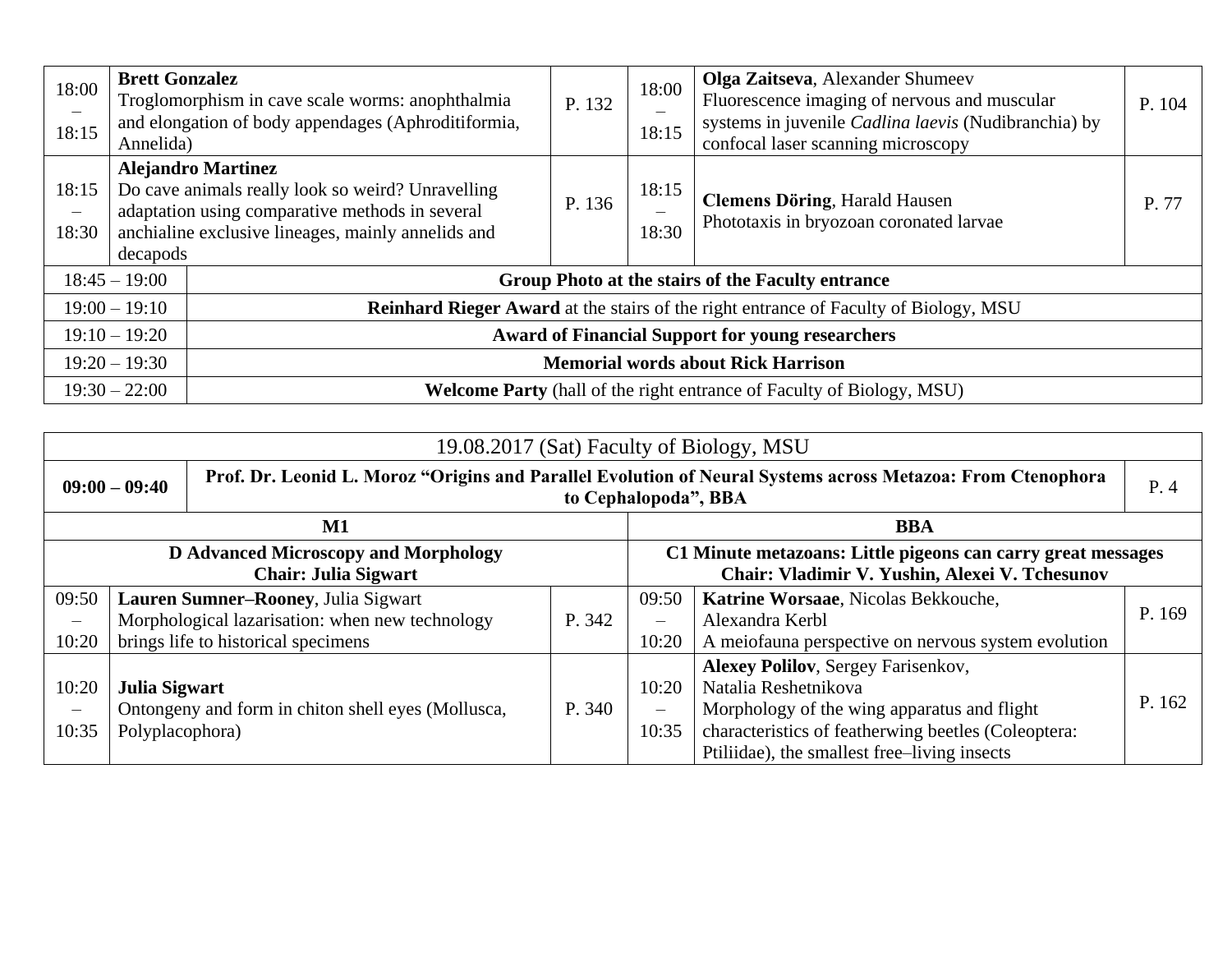| 10:35                                                                            | <b>Suzanne Williams</b>                                                                                                                                                                                                                                                  |        | 10:35                                      | India Stephenson, Niels Van Steenkiste, Maria                                                                                                                                                    |        |
|----------------------------------------------------------------------------------|--------------------------------------------------------------------------------------------------------------------------------------------------------------------------------------------------------------------------------------------------------------------------|--------|--------------------------------------------|--------------------------------------------------------------------------------------------------------------------------------------------------------------------------------------------------|--------|
|                                                                                  | Colourful shells: Investigating the evolution of shell                                                                                                                                                                                                                   | P. 344 | $\equiv$                                   | Herranz, Brian Leander                                                                                                                                                                           | P. 167 |
| 10:50                                                                            | colour in molluscs                                                                                                                                                                                                                                                       |        | 10:50                                      | Kleptoplasty in marine meiofaunal flatworms                                                                                                                                                      |        |
| 10:50<br>11:05                                                                   | Alejandro Grajales, Estefania Rodriguez, Luciana<br>Gusmão<br>Sea Anemones through X-rays: Microcomputed<br>tomography $(\mu CT)$ of soft bodied Cnidaria, advantages,<br>limitations and future perspectives for the taxonomy and<br>systematics of the Class Anthozoa. | P. 336 | 10:50<br>11:05                             | Izabela Beata Poprawa, Kamil Janelt,<br>Marta Jezierska, Sebastian Student<br>The oogenesis of Thulinius ruffoi (Tardigrada,<br>Eutardigrada)                                                    | P. 163 |
| 11:05<br>$\overline{\phantom{m}}$<br>11:20                                       | Kharlampy Tiras, Alexander Deev, Stanislav<br>Klimenko, Leonid Mestetskiy, Valery Novochadov,<br>Alexey Saniev, Anna Pidzhakova, Uliana Vorobeva<br>Digital methods for the analysis of lifetime images of<br>regenerating planaria                                      | P. 343 | 11:05<br>11:20                             | Magdalena Rost-Roszkowska, Marta Jezierska,<br>Florentyna Kaszuba, Izabela Poprawa<br>Ultrastructure of the midgut epithelium of Parachela<br>(Tardigrada) with the emphasis on its degeneration | P. 166 |
| 11:20<br>11:35                                                                   | <b>Greg Edgecombe</b><br>Unlocking morphology in the arthropod fossil record                                                                                                                                                                                             | P. 335 | 11:20<br>$\equiv$<br>11:35                 | Margarita Yavorskaya, Rolf Georg Beutel,<br><b>Alexey Polilov</b><br>A challenge in insect anatomy $-$ the smallest beetles<br>and suitable methods to study them                                | P. 170 |
| 11:35<br>$\qquad \qquad -$<br>11:50                                              | Maria Herranz, Brian Leander<br>How is the kinorhynch head wired? A FIB-<br>SEM/CLSM-based 3D reconstruction                                                                                                                                                             | P. 337 | 11:35<br>$\overline{\phantom{0}}$<br>11:50 | Mateusz Okrutniak, Irena Grześ, Bartosz Rom,<br><b>Filip Turza</b><br>Does division of labour is size-dependent in<br>monomorphic workers of Lasius niger?                                       | P. 331 |
|                                                                                  | $11:50 - 12:10$<br>Coffee break, hall in front of M1                                                                                                                                                                                                                     |        |                                            |                                                                                                                                                                                                  |        |
|                                                                                  | $M1$                                                                                                                                                                                                                                                                     |        |                                            | <b>BBA</b>                                                                                                                                                                                       |        |
| A3 The genomic basis for morphological evolution<br><b>Chair: Andreas Hejnol</b> |                                                                                                                                                                                                                                                                          |        |                                            | C1 Minute metazoans: Little pigeons can carry great messages<br>Chair: Alexei V. Tchesunov, Alexei A. Polilov                                                                                    |        |
| 12:10<br>$\overline{\phantom{m}}$<br>12:40                                       | <b>Daniel Chourrout</b><br>An alternative fate of Chordate genomes exemplified by<br>the rapidly evolving Larvaceans                                                                                                                                                     | P. 58  | 12:10<br>12:25                             | Vladimir Yushin, Myriam Claeys, Dieter Slos,<br>Wim Bert<br>Male gametes and evolution in nematodes: the case of<br>the order Rhabditida (Nematoda)                                              | P. 172 |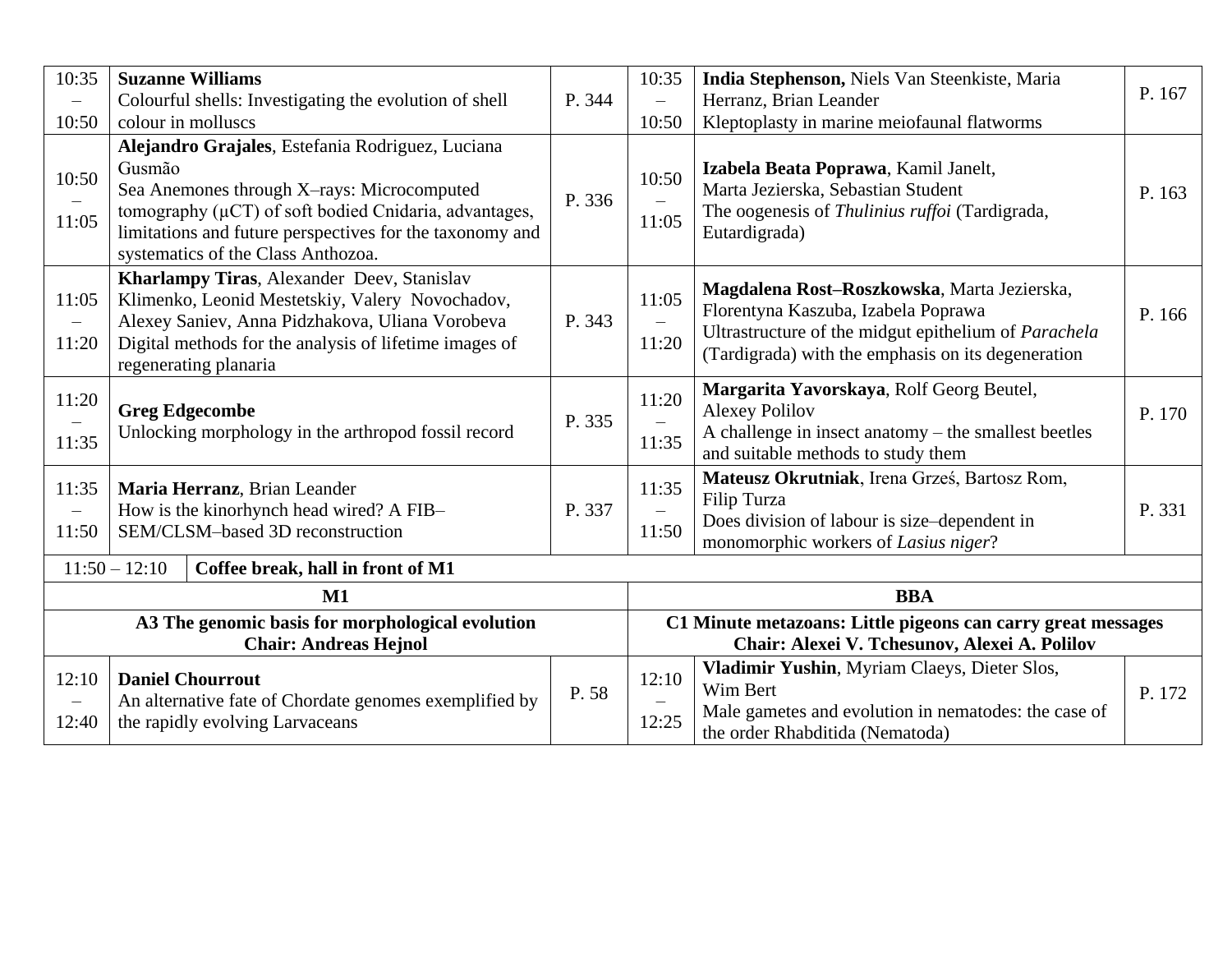|                                            |                                                                                                                                                                                                                                              |       | 12:25<br>$\overline{\phantom{0}}$<br>12:40 | Myriam Claeys, Vladimir Yushin, Jan Leunissen,<br>Jef Claeys, Wim Bert<br>Self-pressurised rapid freezing (sprf): an easy-to-use<br>and low-cost alternative cryo-fixation method for<br>minute metazoans | P. 157 |
|--------------------------------------------|----------------------------------------------------------------------------------------------------------------------------------------------------------------------------------------------------------------------------------------------|-------|--------------------------------------------|-----------------------------------------------------------------------------------------------------------------------------------------------------------------------------------------------------------|--------|
| 12:40<br>12:55                             | Jordi Paps, Peter Holland<br>Evolution of homeobox genes and the Animal Kingdom                                                                                                                                                              | P. 65 | 12:40<br>$\equiv$<br>12:55                 | Alexandra Petrunina, Gregory Kolbasov<br>Males of the Tantulocarida: what is in their heads?                                                                                                              | P. 161 |
| 12:55<br>13:10                             | <b>Casey Dunn</b><br>Phylogenetic comparative methods are critical to the<br>integrated study of morphological and genomic<br>evolution                                                                                                      | P. 59 | 12:55<br>$\overline{\phantom{0}}$<br>13:10 | Anastasia Makarova, Alexey Polilov<br>Brain structure of tiny dipterans (Insecta: Diptera):<br>comparative analyses to other microinsects                                                                 | P. 160 |
| 13:10<br>13:25                             | <b>Christine Schnitzler</b> , Andreas Baxevanis<br>Understanding differences in hydrozoan morphologies<br>through the lens of genomics                                                                                                       | P. 67 | 13:10<br>$\overline{\phantom{0}}$<br>13:25 | Nicolas Tarik Bekkouche, Katrine Worsaae<br>New anatomical traits in Gastrotricha and potential<br>impact on their phylogeny.                                                                             | P. 155 |
| 13:25<br>13:40                             | Ana Riesgo, Nathan James Kenny,<br>Vasiliki Koutsouveli, Sergio Taboada,<br>Nadia Santodomingo, Carlos Leiva, Jasper de Goeij,<br><b>Sally Leys</b><br>The genomic bases of regeneration, development,<br>growth and reproduction in sponges | P. 66 | 13:25<br>13:40                             | Maria Fedyaeva, Alexei Tchesunov<br>Fine structure of the intestine of some marine<br>nematodes – does it reflect systematic position or diet<br>of species?                                              | P. 158 |
| 13:40<br>13:55                             | Patricia Álvarez-Campos, Gonzalo Giribet,<br>Ana Riesgo<br>Stolonazing syllids: ultrastructural and transcriptomic<br>approach                                                                                                               | P. 56 | 13:40<br>13:55                             | Nataliya Budaeva, Conrad Helm<br>An integrative molecular and morphological approach<br>reveals new insights into the evolution of the enigmatic<br>Charlie Chaplin worms (Histriobdellidae, Annelida)    | P. 156 |
| 13:55<br>$\overline{\phantom{m}}$<br>14:10 | <b>Sergey Grebelnyi</b><br>The significance of acontia for the traditional<br>classification of actiniaria. Conflict of morphological<br>systematics and modern opinions based on the study of<br>molecular markers                          | P. 61 | 13:55<br>14:10                             | Anna Zofia Urbisz, Łukasz Chajec, Szymon Gorgoń,<br>Natalia Jarosz, Piotr Świątek<br>Comparison of the ovary micromorphology in clitellate<br>annelids                                                    | P. 303 |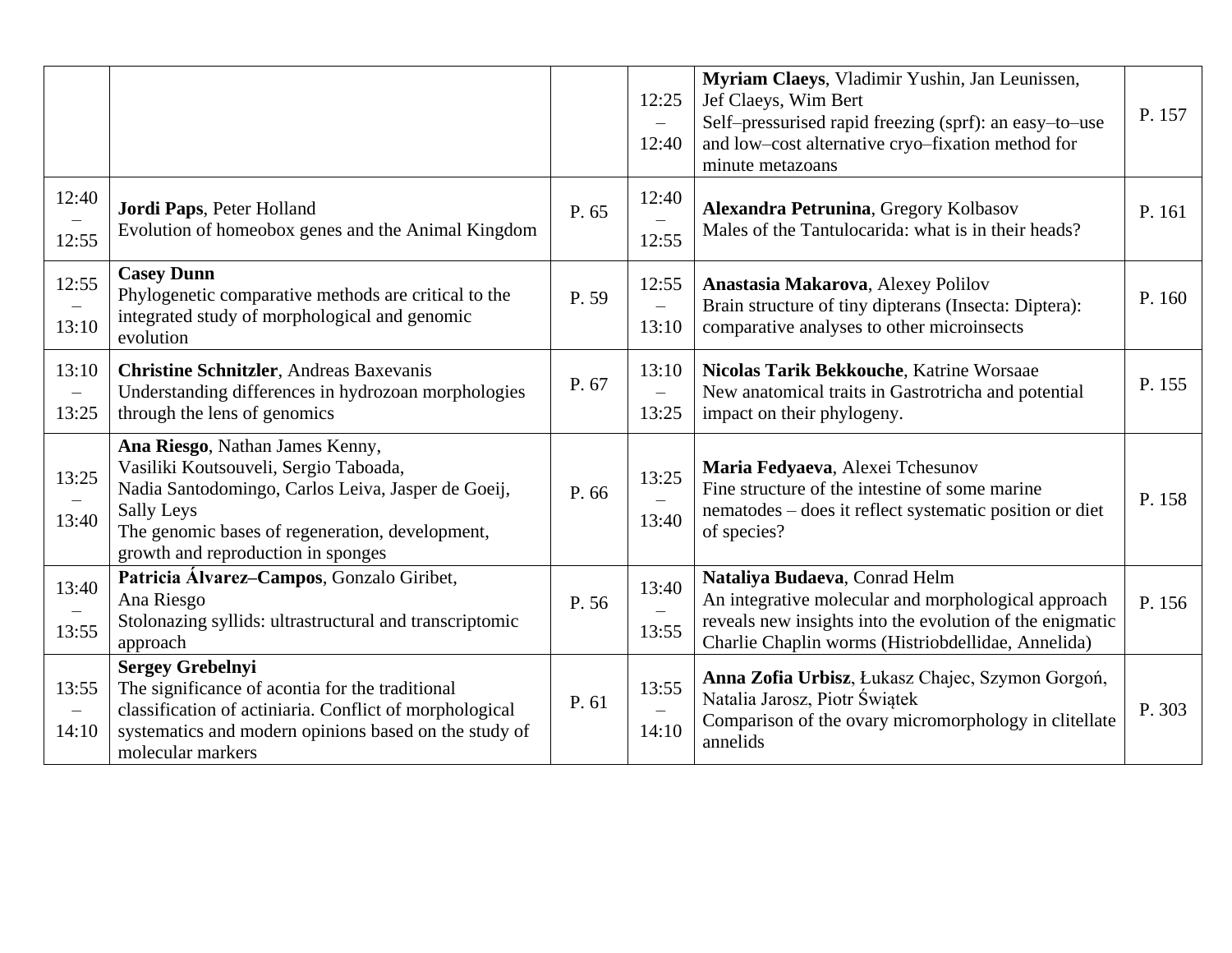| 14:10<br>14:25                                                                                                                                     | Andrei Makashov, Andrei Kozlov<br>The origin of bilateria is connected with a jump in the<br>origin of orthologs of several functional classes of<br>human genes including those specifically expressed in<br>tumors<br>$14:25 - 15:30$<br>Lunch | P. 62  | 14:10<br>$\equiv$<br>14:25                 | Yoko Matsumura, Alexander E. Kovalev,<br>Stanislav N. Gorb<br>Bending stiffness gradient and a soft tip of a beetle<br>intromittent organ and their role in the penetration<br>mechanics | P. 330 |
|----------------------------------------------------------------------------------------------------------------------------------------------------|--------------------------------------------------------------------------------------------------------------------------------------------------------------------------------------------------------------------------------------------------|--------|--------------------------------------------|------------------------------------------------------------------------------------------------------------------------------------------------------------------------------------------|--------|
|                                                                                                                                                    | $M1$                                                                                                                                                                                                                                             |        |                                            | <b>BBA</b>                                                                                                                                                                               |        |
| B2 Modular organization in invertebrates: comparative morphological<br>and functional analysis of superorganisms<br><b>Chair: Igor A. Kosevich</b> |                                                                                                                                                                                                                                                  |        |                                            | C2 Structure of Parasitic Invertebrates: Plasticity, Adaptation,<br><b>Evolution</b><br><b>Chair: David Bruce Conn</b>                                                                   |        |
| 15:30<br>$\overline{\phantom{0}}$<br>16:00                                                                                                         | Igor Kosevich, Nicolai Marfenin<br>The concept of modular organisation: questions and<br>problems                                                                                                                                                | P. 113 | 15:30<br>16:00                             | <b>Daniel Mlocicki</b><br>Morphological features of tapeworms in relation to<br>host-parasite interactions - from morphology to<br>molecules                                             | P. 189 |
| 16:00<br>16:15                                                                                                                                     | <b>Alexander Ereskovsky</b><br>What can sponges tell us about modular and colonial<br>organization?                                                                                                                                              | P. 110 | 16:00<br>$\overline{\phantom{0}}$<br>16:15 | <b>David Bruce Conn</b><br>Cancer in cestodes (Platyhelminthes, Neodermata):<br>morphology of neoplastic malignant transformation                                                        | P. 175 |
| 16:15<br>16:30                                                                                                                                     | Lars Kumala, Josephine Goldstein, Katerina<br>Charitonidou, Hans Ulrik Riisgård, Donald Eugene<br>Canfield<br>Osculum dynamics and filtration activity of single- and<br>multi-osculum explants of the demosponge<br>Halichondria panicea        | P. 114 | 16:15<br>16:30                             | Natalia Biserova, Ivan Kutyrev<br>Cellular sources of neuro- and immunomodulatory<br>molecules of the cestodes regulating fish-host<br>immunity                                          | P. 174 |
| 16:30<br>$\overline{\phantom{m}}$<br>16:45                                                                                                         | Andrey Lavrov, Fedor Bolshakov, Igor Kosevich<br>Behavior and fate of main cell types during Halisarca<br>dujardinii cell reaggregation                                                                                                          | P. 116 | 16:30<br>16:45                             | Szymon Gorgoń, Natalia Jarosz, Ewelina Plewniak,<br>Piotr Świątek<br>The apical cell $-$ a peculiar component of leech<br>ovaries, its morphology and ultrastructure                     | P. 178 |
| 16:45<br>$\overline{\phantom{0}}$<br>17:00                                                                                                         | <b>Alejandro Damian Serrano</b><br>The evolution and diversification of tentacle nematocyst<br>batteries in siphonophores (Cnidaria : Hydrozoa)                                                                                                  | P. 126 | 16:45<br>17:00                             | Christina Nagler, Henrik Glenner, Starck Matthias<br>Microscopic anatomy of parasitic barnacles<br>(Cirripedia: Rhizocephala: Sylon) infesting caridean<br>shrimps                       | P. 190 |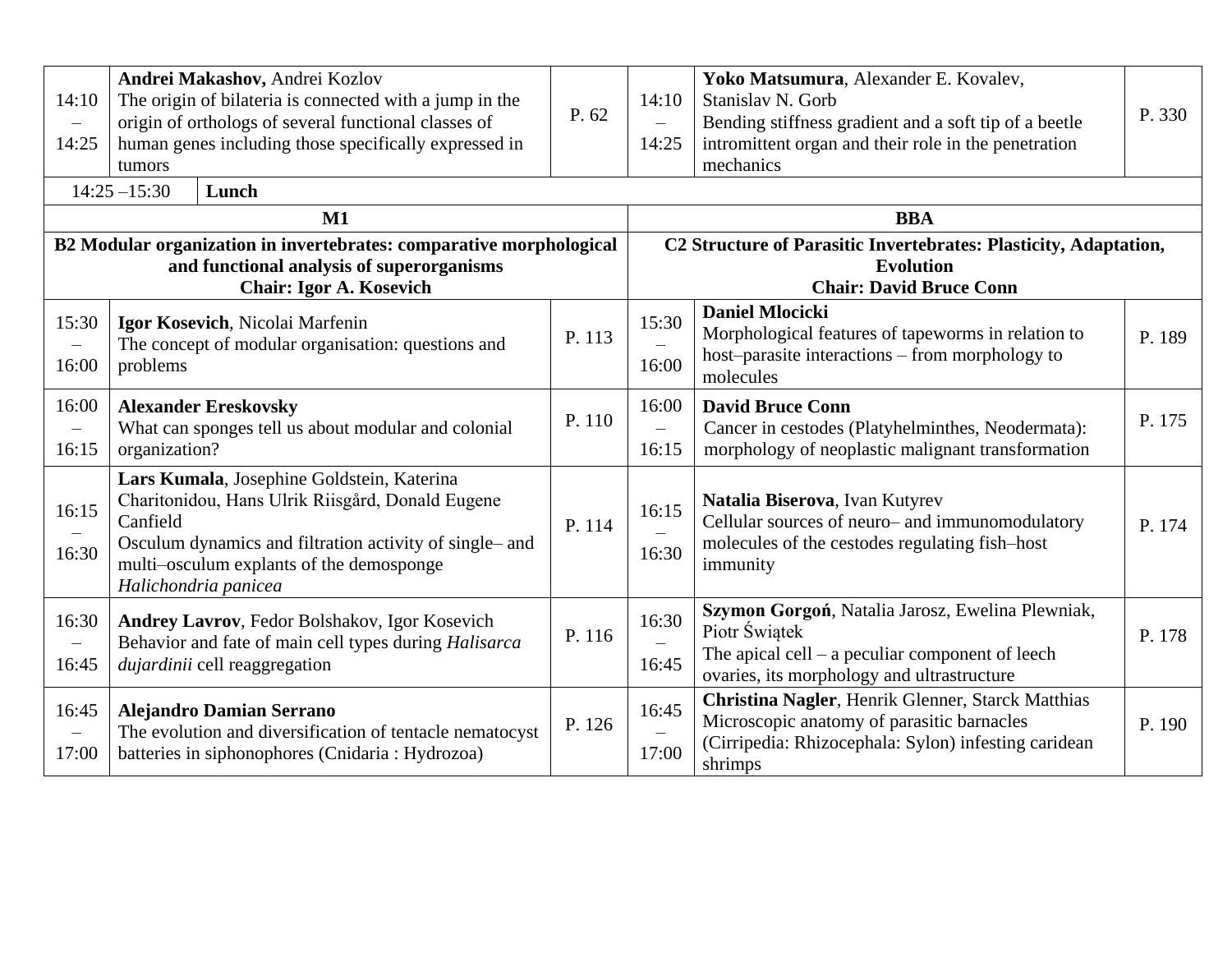| 17:00<br>17:15                                                                                                                                     | <b>Nikolay Marfenin</b>                                                                                                                                                             | Transport system predetermines some parameters of the<br>modular organisms pattern (colonial hydroids<br>Gonothyraea loveni and Dynamena pumila)                                                                                     | P. 118 | 17:00<br>17:15                             | Larisa Poddubnaya<br>One unique ultrastructural character of the uterine<br>epithelium of chimaericolid monogeneans shedding<br>light on their possible origin                                                           | P. 193 |
|----------------------------------------------------------------------------------------------------------------------------------------------------|-------------------------------------------------------------------------------------------------------------------------------------------------------------------------------------|--------------------------------------------------------------------------------------------------------------------------------------------------------------------------------------------------------------------------------------|--------|--------------------------------------------|--------------------------------------------------------------------------------------------------------------------------------------------------------------------------------------------------------------------------|--------|
| 17:15<br>17:30                                                                                                                                     | Ksenia Serova, Andrey Vishnyakov, Olga Zaitseva,<br>Olga Kotenko, Andrew Ostrovsky<br>P. 125<br>Neuroanatomy of polymorphic zooids in cheilostome<br>Bryozoa: example of avicularia |                                                                                                                                                                                                                                      |        | 17:15<br>17:30                             | Ivan Nekhaev, Tsuyoshi Takano<br>Parasitic gastropods of the genus <i>Entocolax</i><br>(Eulimidae) in the eurasian arctic: high morphological<br>diversity, low genetic differentiation                                  | P. 191 |
|                                                                                                                                                    | $17:30 - 17:50$                                                                                                                                                                     | Coffee break, hall in front of M1                                                                                                                                                                                                    |        |                                            |                                                                                                                                                                                                                          |        |
|                                                                                                                                                    |                                                                                                                                                                                     | M1                                                                                                                                                                                                                                   |        |                                            | <b>BBA</b>                                                                                                                                                                                                               |        |
| B2 Modular organization in invertebrates: comparative morphological<br>and functional analysis of superorganisms<br><b>Chair: Igor A. Kosevich</b> |                                                                                                                                                                                     |                                                                                                                                                                                                                                      |        |                                            | C2 Structure of Parasitic Invertebrates: Plasticity, Adaptation,<br><b>Evolution</b><br>Chair: Natalia M. Biserova                                                                                                       |        |
| 17:50<br>$\qquad \qquad -$<br>18:05                                                                                                                |                                                                                                                                                                                     | Natalie Gawin, Thomas Schwaha, Andreas Wanninger<br>Reconstructing the bryozoan muscular ground pattern<br>on the basis of three phylactolaemate species                                                                             | P. 112 | 17:50<br>$\overline{\phantom{0}}$<br>18:05 | J. Matthias Starck, Lisa Mehnert, Anja Biging,<br>Juliana Bjarsch, Sandra Franz-Guess, Daniel<br>Kleeberger, Marie Hörnig<br>Morphological responses to feeding in ticks (Ixodes<br>ricinus)                             | P. 197 |
| 18:05<br>18:20                                                                                                                                     | <b>Bryozoa</b>                                                                                                                                                                      | Uliana Nekliudova, Thomas Schwaha, Daniela Gruber,<br>Norbert Cyran, Andrew Ostrovsky<br>Comparative ultrastructure of placental analogues in                                                                                        | P. 119 | 18:05<br>$\qquad \qquad -$<br>18:20        | Darya Krupenko, Anna Gonchar,<br>Andrei Dobrovolskij<br>Attachment in Digenea: theory and practice                                                                                                                       | P. 183 |
| 18:20<br>$\overline{\phantom{0}}$<br>18:35                                                                                                         |                                                                                                                                                                                     | Thomas Schwaha, Stephan Handschuh,<br>Andrew Ostrovsky, Andreas Wanninger<br>The neuromuscular system of cyclostome bryozoans<br>shows more similarity to gymnolaemates than<br>phylactolaemates, an example from Cinctipora elegans | P. 123 | 18:20<br>$\qquad \qquad -$<br>18:35        | Januscha Moll, Annemariè Avenant-Oldewage<br>Morphology of the digestive system of Lamproglena<br>clariae Fryer, 1956 (Crustacea: Copepoda) a gill<br>parasite of African catfish Clarias gariepinus<br>(Burchell, 1822) | P. 186 |
| 18:35<br>$\qquad \qquad -$<br>18:50                                                                                                                | <b>Alexander Notov</b>                                                                                                                                                              | Pseudocycles concept as a method in the evolutionary<br>morphology of modular invertebrates                                                                                                                                          | P. 120 | 18:35<br>18:50                             | Alexey Miroliubov, Jens Thorvald Hoeg,<br>Andrej Dobrovolskij<br>Muscular system and some other aspects of internal<br>organization of Rhizocephala.                                                                     | P. 185 |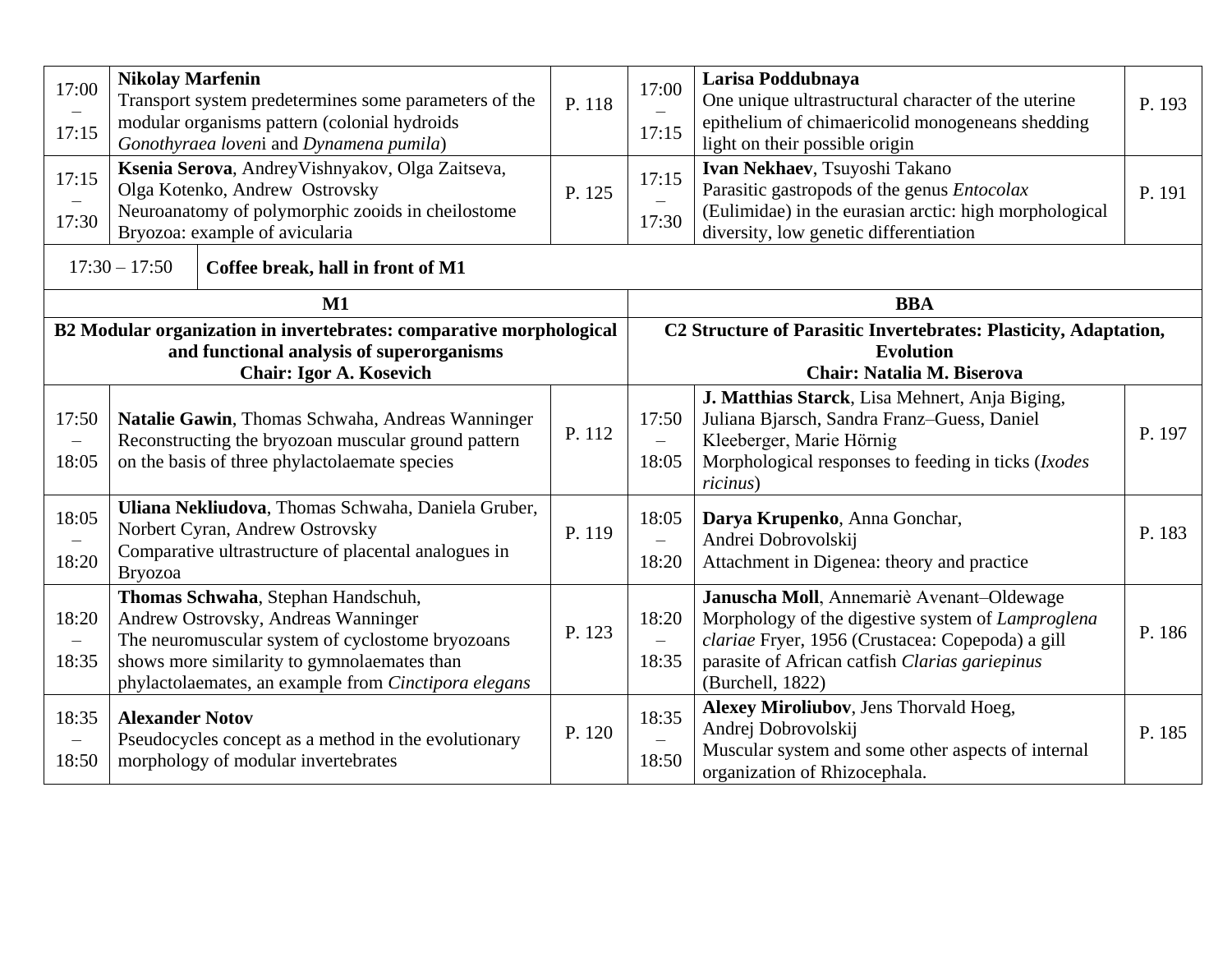| 18:50<br>19:05 | Elena Belikova, Thomas Schwaha, Andrew Ostrovsky<br>Diversity of muscular systems in cheilostome bryozoa | P. 106 | 18:50<br>19:05 | <b>Elena Kotikova, Olga Raikova</b><br>First insight into the nervous and muscular systems of<br>a parasitic turbellarian Notentera ivanovi<br>(Platyhelminthes, Fecampiida) | P. 181 |  |
|----------------|----------------------------------------------------------------------------------------------------------|--------|----------------|------------------------------------------------------------------------------------------------------------------------------------------------------------------------------|--------|--|
|----------------|----------------------------------------------------------------------------------------------------------|--------|----------------|------------------------------------------------------------------------------------------------------------------------------------------------------------------------------|--------|--|

|                                                                                                                | 20.08.2017 (San) Faculty of Biology, MSU |                                                                                                                                                                                                                                                                                              |        |                                                                                                                                     |                                                                                                                                                                |        |  |  |
|----------------------------------------------------------------------------------------------------------------|------------------------------------------|----------------------------------------------------------------------------------------------------------------------------------------------------------------------------------------------------------------------------------------------------------------------------------------------|--------|-------------------------------------------------------------------------------------------------------------------------------------|----------------------------------------------------------------------------------------------------------------------------------------------------------------|--------|--|--|
|                                                                                                                | $09:00 - 09:40$                          |                                                                                                                                                                                                                                                                                              |        |                                                                                                                                     | Prof. Dr. Peter Robin Hiesinger "Morphogenesis of Brain Wiring in Drosophila", BBA                                                                             | P.2    |  |  |
|                                                                                                                |                                          | $\mathbf{M1}$                                                                                                                                                                                                                                                                                |        |                                                                                                                                     | <b>BBA</b>                                                                                                                                                     |        |  |  |
| C3 Morphological diversity and evolution in freshwater and marine<br>environment<br><b>Chair: Alexey Kotov</b> |                                          |                                                                                                                                                                                                                                                                                              |        | C4 Embryonic and larval development of invertebrates: comparative<br>morphology meets new technologies<br><b>Chair: Yulia Kraus</b> |                                                                                                                                                                |        |  |  |
| 09:50<br>$\overline{\phantom{0}}$<br>10:20                                                                     | <b>Diego Fontaneto</b>                   | Different differentiation and speciation rates between<br>sexual and asexual rotifers                                                                                                                                                                                                        | P. 214 | 09:50<br>$\equiv$<br>10:20                                                                                                          | Svetlana Maslakova<br>Evolution of larval development in ribbon worms<br>(phylum Nemertea)                                                                     | P. 293 |  |  |
| 10:20<br>10:35                                                                                                 |                                          | Sergio Stampar, Thais Santos, Maximiliano Maronna,<br>Marcelo Kitahara, Stefany Angelis, Celine Lopes,<br>James Reimer, André Morandini, Alvaro Migotto<br>Phenotypic plasticity in adults and larvae tricking<br>traditional taxonomy: A case study in Ceriantharia<br>(Cnidaria, Anthozoa) | P. 246 | 10:20<br>10:35                                                                                                                      | Timur Magarlamov, Alexey Chernyshev<br>Can the larval apical organ still be present in an adult<br>organism? The case of nemerteans                            | P. 291 |  |  |
| 10:35<br>10:50                                                                                                 | Oleg Timoshkin<br><b>Baikal</b>          | Andrey Porfiriev, Anastasia Koroleva,<br>Comparative morphology and molecular biology of<br>Microarchicotylus (Plathelminthes, Tricladida,<br>Paludicola), a new genus of dwarf planarians from lake                                                                                         | P. 164 | 10:35<br>10:50                                                                                                                      | Carmen Andrikou, Felipe Aguilera, Andreas Hejnol<br>Molecular characterization of protonephridia<br>development in priapulids and evolutionary<br>implications | P. 264 |  |  |
| 10:50<br>11:05                                                                                                 |                                          | Nina Aneli, Valeria Vays, Maria Plyushcheva<br>Morphological differences of bioluminescent and non-<br>bioluminescent specimens of scale-worms, which<br>structural loose arrived to functional loose                                                                                        | P. 199 | 10:50<br>$\overline{\phantom{0}}$<br>11:05                                                                                          | <b>Olga Kotenko</b> , Andrew Ostrovsky<br>Structural diversity of gymnolaemate larvae<br>(Bryozoa): nervous and muscular systems                               | P. 283 |  |  |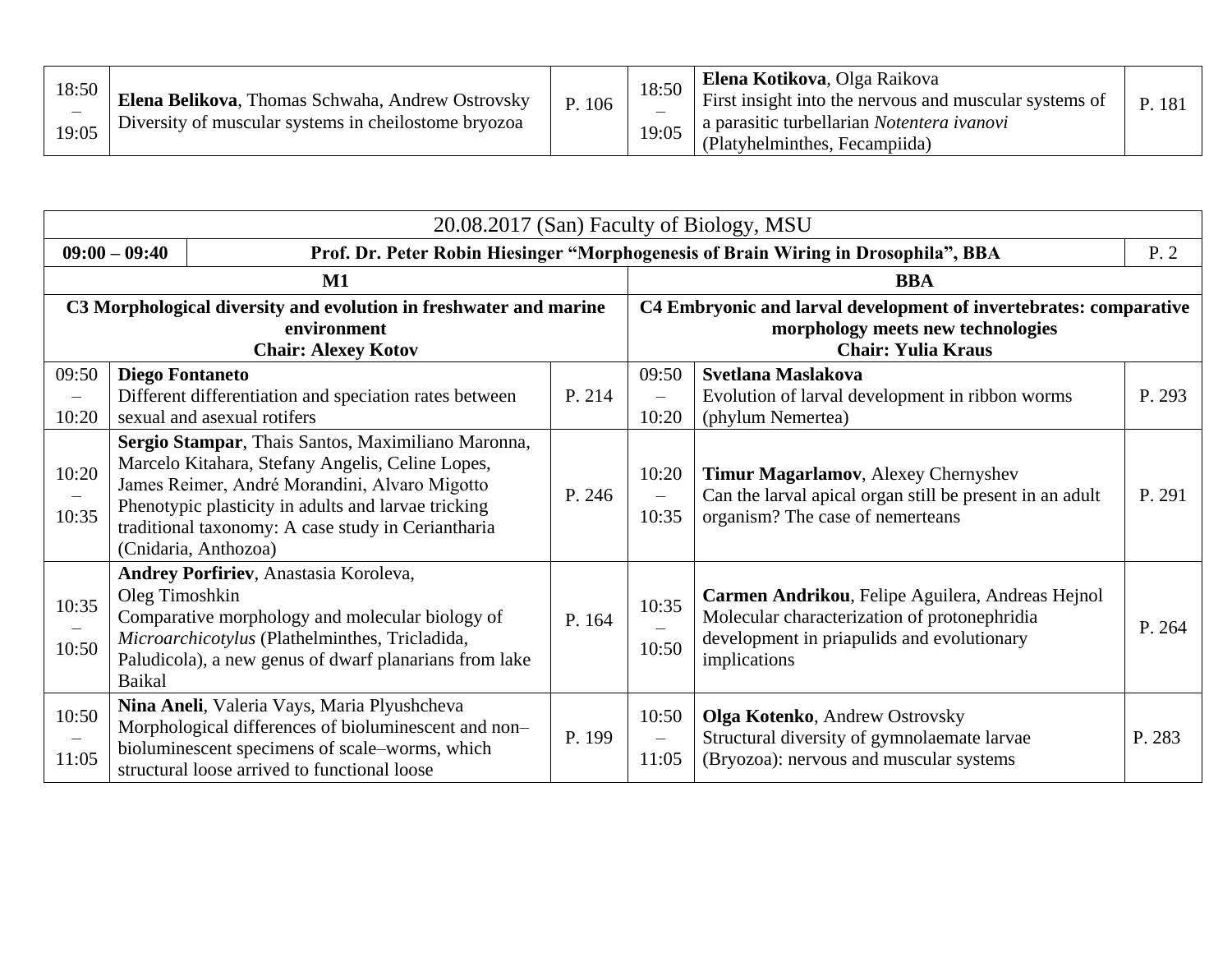| 11:05<br>$\equiv$                          | Alexei Chernyshev, Timur Magarlamov<br>Recent progress in understanding of morphology and                                                                                                    | P. 210 | 11:05<br>$\overline{\phantom{0}}$          | Valeriia Khabibilina, Viktor Starunov<br>Simple vision system development in Aurelia aurita                                                                                                            | P. 276 |  |  |  |
|--------------------------------------------|----------------------------------------------------------------------------------------------------------------------------------------------------------------------------------------------|--------|--------------------------------------------|--------------------------------------------------------------------------------------------------------------------------------------------------------------------------------------------------------|--------|--|--|--|
| 11:20                                      | evolution of the nemertean proboscis                                                                                                                                                         |        | 11:20                                      | (Cnidaria: Scyphozoa)                                                                                                                                                                                  |        |  |  |  |
|                                            | $11:20 - 11:40$<br>Coffee break, hall in front of M1                                                                                                                                         |        |                                            |                                                                                                                                                                                                        |        |  |  |  |
|                                            | M1                                                                                                                                                                                           |        |                                            | <b>BBA</b>                                                                                                                                                                                             |        |  |  |  |
|                                            | C3 Morphological diversity and evolution in freshwater and marine<br>environment                                                                                                             |        |                                            | C4 Embryonic and larval development of invertebrates: comparative<br>morphology meets new technologies                                                                                                 |        |  |  |  |
|                                            | <b>Chair: Alexey Kotov</b>                                                                                                                                                                   |        |                                            | <b>Chair: Carmen Andrikou</b>                                                                                                                                                                          |        |  |  |  |
| 11:40<br>$\overline{\phantom{m}}$<br>11:55 | Yuta Tamberg, Natalia Shunatova<br>Feeding behavior and tentacle structure in bryozoans:<br>immovable floodlights and flickering flames                                                      | P. 251 | 11:40<br>11:55                             | Andrew Ostrovsky, Thomas Schwaha,<br>Martin Moosbrugger<br>Evolutionary transition from incipient to substantial<br>placentotrophy in a genus of cheilostome bryozoa                                   | P. 300 |  |  |  |
| 11:55<br>$\overline{\phantom{m}}$<br>12:10 | Elena Vortsepneva, Anna Mikhlina, Yuri Kantor,<br><b>Alexander Tzetlin</b><br>Radula of gastropoda: formation and renewal                                                                    | P. 257 | 11:55<br>12:10                             | Andreas Hejnol, Bruno Vellutini, Jose Martin-Duran<br>Cleavage patterns, fate maps and cell lineages: What<br>can early developmental similarities tell us about the<br>homology of larval structures? | P. 275 |  |  |  |
| 12:10<br>$\overline{\phantom{m}}$<br>12:25 | <b>Gerhard Steiner</b><br>Does mantle cavity morphology reflect the mode of<br>reproduction in trochid gastropods?                                                                           | P. 249 | 12:10<br>$\qquad \qquad -$<br>12:25        | Roman Kostyuchenko, Darya Nikanorova<br>Cell lineage and fate map of the primary somatoblast:<br>the comparative aspects of annelid development                                                        | P. 282 |  |  |  |
| 12:25<br>$\overline{\phantom{0}}$<br>12:40 | Natalia Mikhailova, Sergei Demin, Andrei Granovitch<br>New cyst type of testis organization in marine<br>gastropods                                                                          | P. 228 | 12:25<br>$\overline{\phantom{0}}$<br>12:40 | Ariel Chipman, Tzach Auman, Barbara Vreede<br>Analyzing the dynamics of segmentation to understand<br>the evolution of the arthropod body plan                                                         | P. 271 |  |  |  |
| 12:40<br>12:55                             | Anna Mikhlina, Irina Ekimova, Elena Vortsepneva,<br><b>Alexander Tzetlin</b><br>These annoying neighbours: a comparative analysis of<br>feeding apparatus in two drilling nudibranch species | P. 229 | 12:40<br>$\qquad \qquad -$<br>12:55        | Franziska Meusel, Gerhard Scholtz, Carsten Wolff<br>First insights in the formation of ectoteloblasts of the<br>woodlouse Porcellio scaber                                                             | P. 295 |  |  |  |
| 12:55<br>$\overline{\phantom{m}}$<br>13:10 | Ksenia Shunkina, Olga Zaitseva<br>Recent data on the nervous system of some<br>Lophophorata                                                                                                  | P. 242 | 12:55<br>$\equiv$<br>13:10                 | Viviana Cetrangolo, Andreas Hejnol<br>Early development and gastrulation in the nematode<br>Pontonema vulgare                                                                                          | P. 270 |  |  |  |
| $13:10 - 14:10$                            | Lunch                                                                                                                                                                                        |        |                                            |                                                                                                                                                                                                        |        |  |  |  |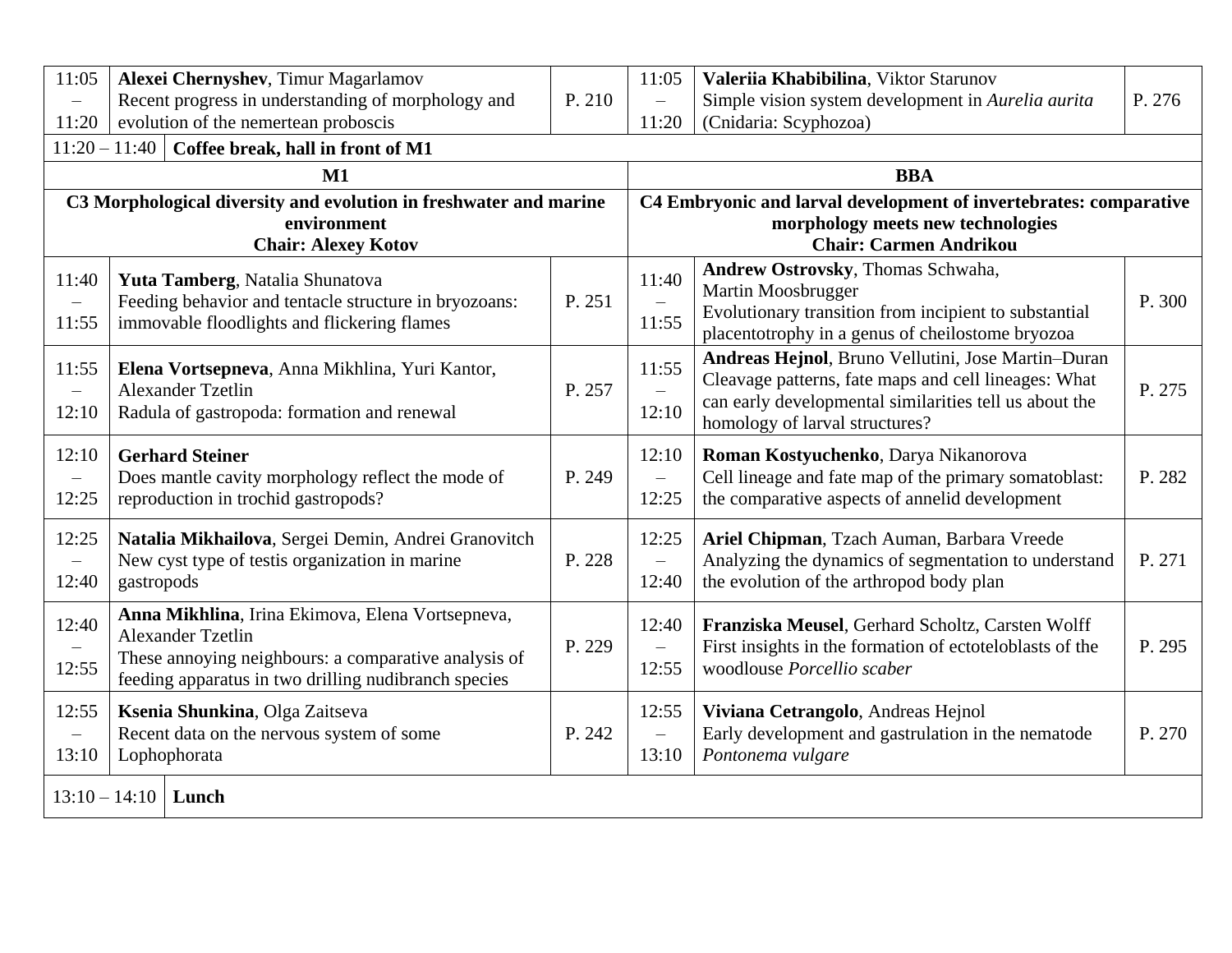|                                            | $M1$                                                                                                                      |                                                                                                                                                                                                 |        | <b>BBA</b>                                                                                                                              |                                                                                                                                                                                                               |         |
|--------------------------------------------|---------------------------------------------------------------------------------------------------------------------------|-------------------------------------------------------------------------------------------------------------------------------------------------------------------------------------------------|--------|-----------------------------------------------------------------------------------------------------------------------------------------|---------------------------------------------------------------------------------------------------------------------------------------------------------------------------------------------------------------|---------|
|                                            | C3 Morphological diversity and evolution in freshwater and marine<br>environment<br><b>Chair: Viatcheslav N. Ivanenko</b> |                                                                                                                                                                                                 |        | C4 Embryonic and larval development of invertebrates: comparative<br>morphology meets new technologies<br><b>Chair: Viktor Starunov</b> |                                                                                                                                                                                                               |         |
| 14:10<br>14:25                             |                                                                                                                           | Nikolai Korovchinsky, Olga Boikova<br>Morphological analysis does not support monophyly of<br>the gymnomera (orders Onychopoda and Haplopoda)<br>(Crustacea: Branchiopoda: Cladocera)           | P. 223 | 14:10<br>$\overline{\phantom{0}}$<br>14:25                                                                                              | <b>Carsten Wolff</b><br>Light sheet meets water flea $-$ live imaging<br>morphogenesis in Daphnia                                                                                                             | P. 307  |
| 14:25<br>$\qquad \qquad -$<br>14:40        |                                                                                                                           | Zandra Sigvardt, D. Christopher Rogers,<br>Jørgen Olesen<br>Clam shrimps (Crustacea, Branchiopoda) – functional<br>morphology of male claspers and systematics of<br>Laevicaudata               | P. 243 | 14:25<br>14:40                                                                                                                          | Juliane Vehof, Gerhard Scholtz, Carola Becker<br>The sperm storage organs of <i>Paradorippe granulata</i><br>(Crustacea; Decapoda; Brachyura; Dorippidae) an<br>eubrachyuran crab with external fertilisation | P. 304  |
| 14:40<br>$\overline{\phantom{0}}$<br>14:55 |                                                                                                                           | Zinaida Starunova, Andrei Granovitch<br>Shape diversity of littorinid shell morphology by<br>geometric morphometric and micro ct                                                                | P. 248 | 14:40<br>14:55                                                                                                                          | <b>Andreas Wanninger</b><br>The evolution of mollusks                                                                                                                                                         | P. 306  |
| 14:55<br>15:10                             | Sepiolida)                                                                                                                | <b>Alexey Golikov, Rushan Sabirov</b><br>The reproductive system morphology and reproductive<br>strategies of bobtail squids in the arctic (Cephalopoda:                                        | P. 217 | 14:55<br>$\overline{\phantom{m}}$<br>15:10                                                                                              | <b>Emanuel Redl</b> , Andreas Wanninger, Hiroshi Saito<br>Development of Scutopus schanderi (Mollusca,<br>Caudofoveata)                                                                                       | P. 301  |
| 15:10<br>15:25                             |                                                                                                                           | <b>Rushan Sabirov, Alexey Golikov</b><br>Morpho-functional features of spermatophores as a<br>markers of the reproductive strategies in males of the<br>squid (Cphalopoda: Myopsida, Oegopsida) | P. 241 | 15:10<br>15:25                                                                                                                          | Nami Okubo<br>Restructuring the traditional suborders in the order<br>Scleractinia based on embryogenetic morphological<br>characteristics                                                                    | P. 298  |
| 15:25<br>$\overline{\phantom{0}}$<br>15:40 |                                                                                                                           | Carola Becker, Jaimie T. A. Dick, Julia Sigwart<br>Age Determination of Crustaceans through Annual<br>Growth Rings - Fact or Fiction?                                                           | P. 201 | 15:25<br>15:40                                                                                                                          | Yulia Kraus, Boris Osadchenko, Lucas Leclere<br>Evolutionary changes of complex life cycles<br>dramatically affect embryonic and larval development<br>of cnidarians                                          | P. 287  |
|                                            | $15:40 - 16:40$<br><b>Posters Session</b>                                                                                 |                                                                                                                                                                                                 |        |                                                                                                                                         |                                                                                                                                                                                                               |         |
|                                            | Coffee break, hall in front of M1<br>$16:40 - 17:00$                                                                      |                                                                                                                                                                                                 |        |                                                                                                                                         |                                                                                                                                                                                                               |         |
| $17:00 - 20:00$                            |                                                                                                                           |                                                                                                                                                                                                 |        |                                                                                                                                         | Excursion to the Main building of MSU                                                                                                                                                                         | group 1 |
|                                            |                                                                                                                           |                                                                                                                                                                                                 |        | Excursion to the Zoological Museum                                                                                                      |                                                                                                                                                                                                               | group 2 |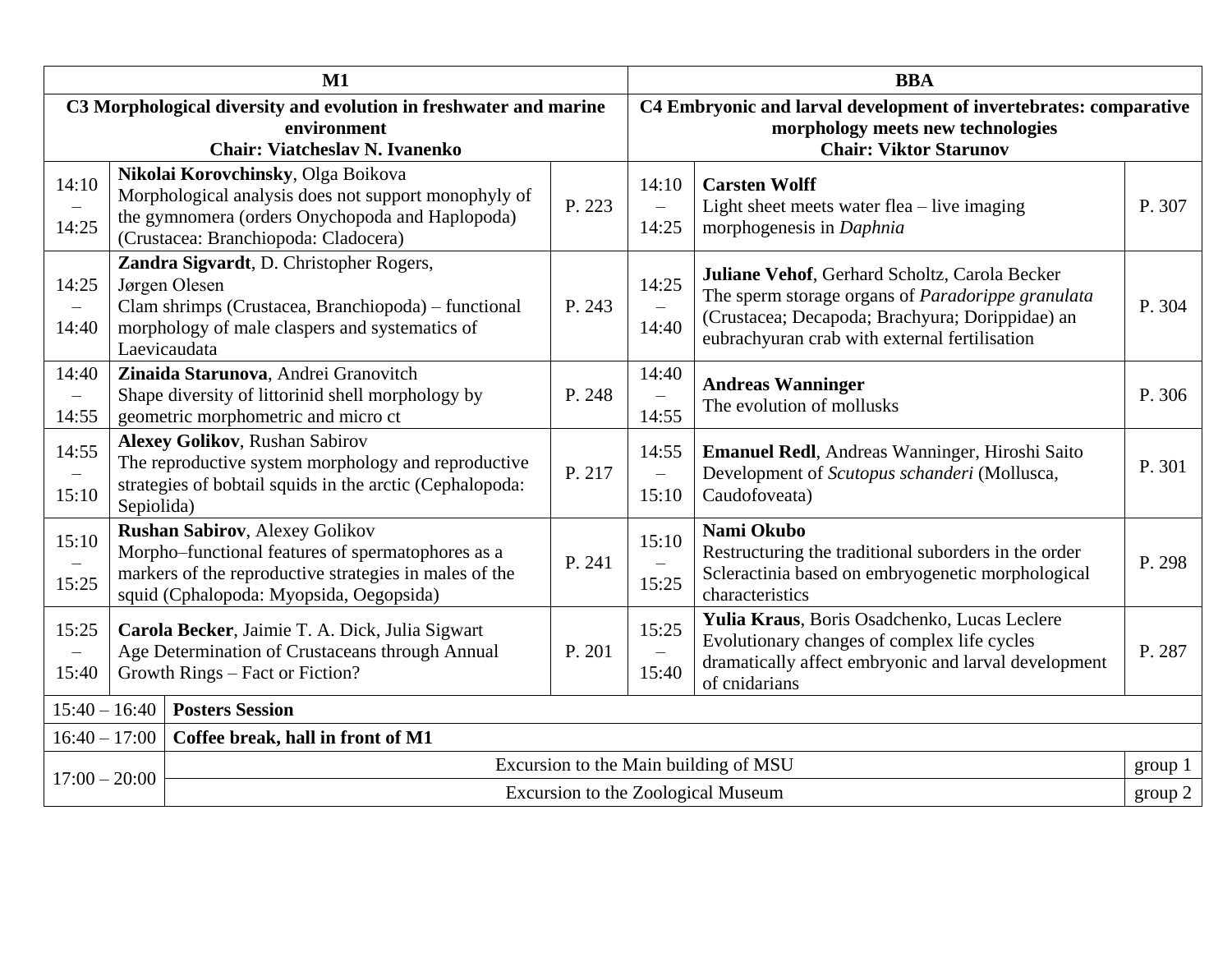|                                            | 21.08.2017 (Mon) Faculty of Biology, MSU |                                                                                                                                                                        |       |                                                                                                                                          |                                                                                                                                                                                                                                       |       |  |
|--------------------------------------------|------------------------------------------|------------------------------------------------------------------------------------------------------------------------------------------------------------------------|-------|------------------------------------------------------------------------------------------------------------------------------------------|---------------------------------------------------------------------------------------------------------------------------------------------------------------------------------------------------------------------------------------|-------|--|
|                                            | $9:00 - 9:40$                            |                                                                                                                                                                        |       | Prof. Dr. Stanislav N. Gorb "Biomimetic adhesive microstructures as an approach to understand functioning of<br>biological systems", BBA |                                                                                                                                                                                                                                       | P.1   |  |
|                                            |                                          | $M1$                                                                                                                                                                   |       |                                                                                                                                          | <b>BBA</b>                                                                                                                                                                                                                            |       |  |
|                                            |                                          | A2 Origin of Bilateria: achievements and contradictions<br><b>Chair: Elena N. Temereva</b>                                                                             |       |                                                                                                                                          | A1 Morphology of recent invertebrates and paleontology: modern<br>synthesis<br>Chair: Sergei V. Rozhnov                                                                                                                               |       |  |
| 09:50<br>$\overline{\phantom{m}}$<br>10:20 | concepts                                 | <b>Andreas Schmidt-Rhaesa</b><br>The transition to Bilateria $-$ a review of thoughts and                                                                              | P. 48 | 09:50<br>$\equiv$<br>10:20                                                                                                               | <b>Pavel Parkhaev</b><br>Paleontology on the molluscs' origin and basal<br>radiation                                                                                                                                                  | P. 22 |  |
| 10:20<br>10:35                             |                                          | <b>Mark Martindale</b><br>Towards a cellular and molecular understanding for the<br>embryonic origins of axial organization in the anthozoan<br>Nematostella vectensis | P. 44 | 10:20<br>$-$<br>10:35                                                                                                                    | <b>Mikhail Fedonkin</b><br>Symmetry of gliding reflection in the Vendian<br>(Ediacaran) invertebrates: A hint to the spiral mode of<br>body growth, and probably, to the spiral cleavage of an<br>egg in early metazoan evolution?    | P. 12 |  |
| 10:35<br>$\overline{\phantom{m}}$<br>10:50 |                                          | Claus Nielsen, Thibaut Brunet, Detlev Arendt<br>Protostomy, deuterostomy or amphistomy: Evolution of<br>bilaterian mouth and anus                                      | P. 46 | 10:35<br>10:50                                                                                                                           | Min Xiao, Hua Hong, Cai Yaoping<br>The new material fossils of the Gaojiashan Biota of the<br>Gaojiashan Member, Dengying Formation,<br>Neoproterozoic in the South Shaanxi Province, China                                           | P. 32 |  |
| 10:50<br>$\overline{\phantom{m}}$<br>11:05 |                                          | Jose Martin-Duran, Ralf Janssen, Graham Budd,<br>Yale Passamaneck, Mark Martindale, Andreas Hejnol<br>The role of the blastopore in the evolution of bilateria         | P. 43 | 10:50<br>$-$<br>11:05                                                                                                                    | Maria Zakrevskaya, Andrey Ivantsov<br>Ontogenetic development of Dickinsonia (Ediacaran<br>macrofossil) and its possible implications for<br>phylogeny                                                                                | P. 33 |  |
| 11:05<br>$\qquad \qquad -$<br>11:20        |                                          | <b>Vladimir Malakhov</b><br>Classical conceptions of the origin of bilateria in the<br>light of the current ideas and findings                                         | P. 42 | 11:05<br>11:20                                                                                                                           | Xing Wang, Jian Han, Jean Vannier, Qiang Ou,<br>Xiaoguang Yang, Kentaro Uesugi, Osamu Sasaki,<br>Tsuyoshi Komiya<br>Anatomy and affinities of a new 535-million-year-old<br>medusozoan from the Kuanchuanpu Formation, South<br>China | P. 30 |  |
| $11:20 - 11:40$                            |                                          | Coffee break, hall in front of M1                                                                                                                                      |       |                                                                                                                                          |                                                                                                                                                                                                                                       |       |  |
|                                            |                                          | $M1$                                                                                                                                                                   |       |                                                                                                                                          | <b>BBA</b>                                                                                                                                                                                                                            |       |  |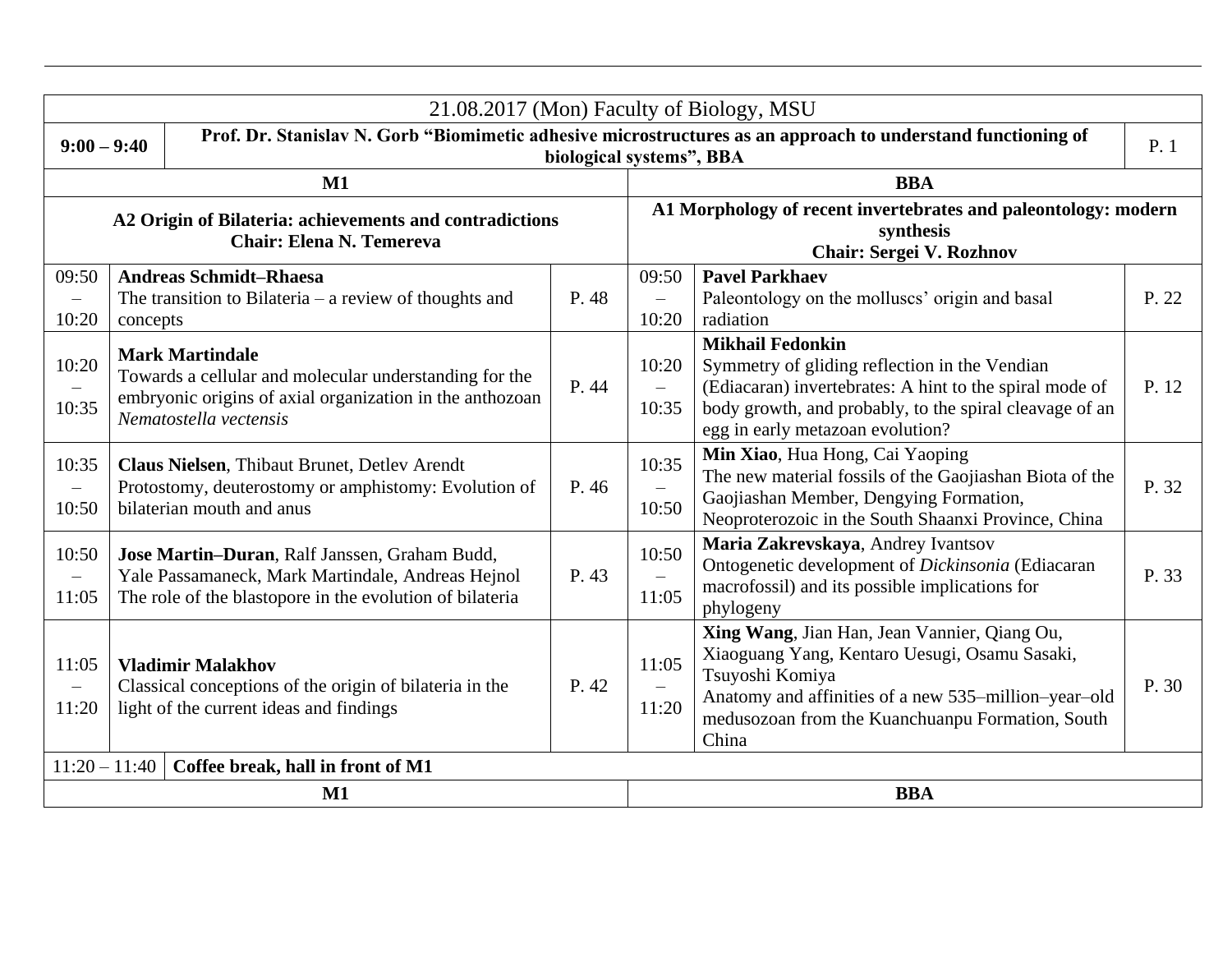| A2 Origin of Bilateria: achievements and contradictions |                                                                                                                  |                                                                                                                                                   | A1 Morphology of recent invertebrates and paleontology: modern |                                                                                                                                                                |                                                                                                                                                                                                           |       |
|---------------------------------------------------------|------------------------------------------------------------------------------------------------------------------|---------------------------------------------------------------------------------------------------------------------------------------------------|----------------------------------------------------------------|----------------------------------------------------------------------------------------------------------------------------------------------------------------|-----------------------------------------------------------------------------------------------------------------------------------------------------------------------------------------------------------|-------|
|                                                         | <b>Chair: Elena N. Temereva</b>                                                                                  |                                                                                                                                                   |                                                                | synthesis<br>Chair: Sergei V. Rozhnov                                                                                                                          |                                                                                                                                                                                                           |       |
| 11:40<br>$\overline{\phantom{0}}$<br>11:55              |                                                                                                                  | Vitaly Kozin, Daria Guk, Roman Kostyuchenko<br>Mesoderm development in annelids as a clue for<br>understanding origin of the bilaterian body plan | P.40                                                           | 11:40<br>11:55                                                                                                                                                 | Yu Wu<br>New anatomical information on Anomalocaris saron<br>and Amplectobelua symbrachiata (Radiodonta;<br>Arthropoda) and new possible radiodontan appendages<br>from the Chengjiang Biota, South China | P. 31 |
| 11:55<br>12:10                                          | <b>Viktor Starunov</b><br>Is the annelid pygidium a segment?                                                     |                                                                                                                                                   | P. 51                                                          | 11:55<br>12:10                                                                                                                                                 | José Antonio Gámez Vintaned, Eladio Liñán,<br><b>Andrey Zhuravlev</b><br>Cambrian Banffia-A basal deuterostomian or an<br>aberrant ecdysozoan?                                                            | P. 28 |
| 12:10<br>$\overline{\phantom{m}}$<br>12:25              |                                                                                                                  | Bruno Vellutini, Andreas Hejnol<br>Are brachiopods segmented? Implications for the<br>evolution of the bilaterian head/trunk boundary             | P. 53                                                          | 12:10<br>$\equiv$<br>12:25                                                                                                                                     | Marie Hörnig, Joachim Haug, Carolin Haug<br>Raptorial behavior of extinct mantids-Clues from<br>Cretaceous fossils                                                                                        | P.15  |
| 12:25<br>12:40                                          |                                                                                                                  | Tatyana Kuzmina, Elena Temereva,<br>Vladimir Malakhov<br>Data of classical comparative anatomy evidence the<br>metamery in brachiopods            | P. 41                                                          | 12:25<br>$\overline{\phantom{0}}$<br>12:40                                                                                                                     | <b>Ekaterina Sidorchuk</b><br>Dancing in the amber forest: Evolutionary story of a<br>mite family (Acari: Oribatida: Collohmanniidae)                                                                     | P. 27 |
| 12:40<br>$\overline{\phantom{m}}$<br>12:55              | <b>Thomas Stach</b><br>There and back again (and again) – evolution of<br>P. 50<br>bilaterality in deuterostomes |                                                                                                                                                   | 12:40<br>$\overline{\phantom{0}}$<br>12:55                     | <b>Igor Barskov</b><br>Conch ornamentation in nonammonoid cephalopods:<br>Form and function                                                                    | P.7                                                                                                                                                                                                       |       |
| 12:55<br>13:10                                          | Joachim Haug, Matthias Starck<br>P. 39<br>Morphological analysis of Ambulacraria                                 |                                                                                                                                                   | 12:55<br>13:10                                                 | Zhifei Zhang, Lars Erik Holmer<br>The morphology and diversity of the lophophores in<br>Cambrian (ca. 520 Ma) brachiopods and its<br>phylogenetic implications | P. 34                                                                                                                                                                                                     |       |
| $13:10 - 14:10$ Lunch                                   |                                                                                                                  |                                                                                                                                                   |                                                                |                                                                                                                                                                |                                                                                                                                                                                                           |       |
| M1                                                      |                                                                                                                  |                                                                                                                                                   | <b>BBA</b>                                                     |                                                                                                                                                                |                                                                                                                                                                                                           |       |
|                                                         | A2 Origin of Bilateria: achievements and contradictions<br><b>Chair: Elena N. Temereva</b>                       |                                                                                                                                                   |                                                                | A1 Morphology of recent invertebrates and paleontology: modern<br>synthesis<br>Chair: Andrei Yu. Zhuravlev                                                     |                                                                                                                                                                                                           |       |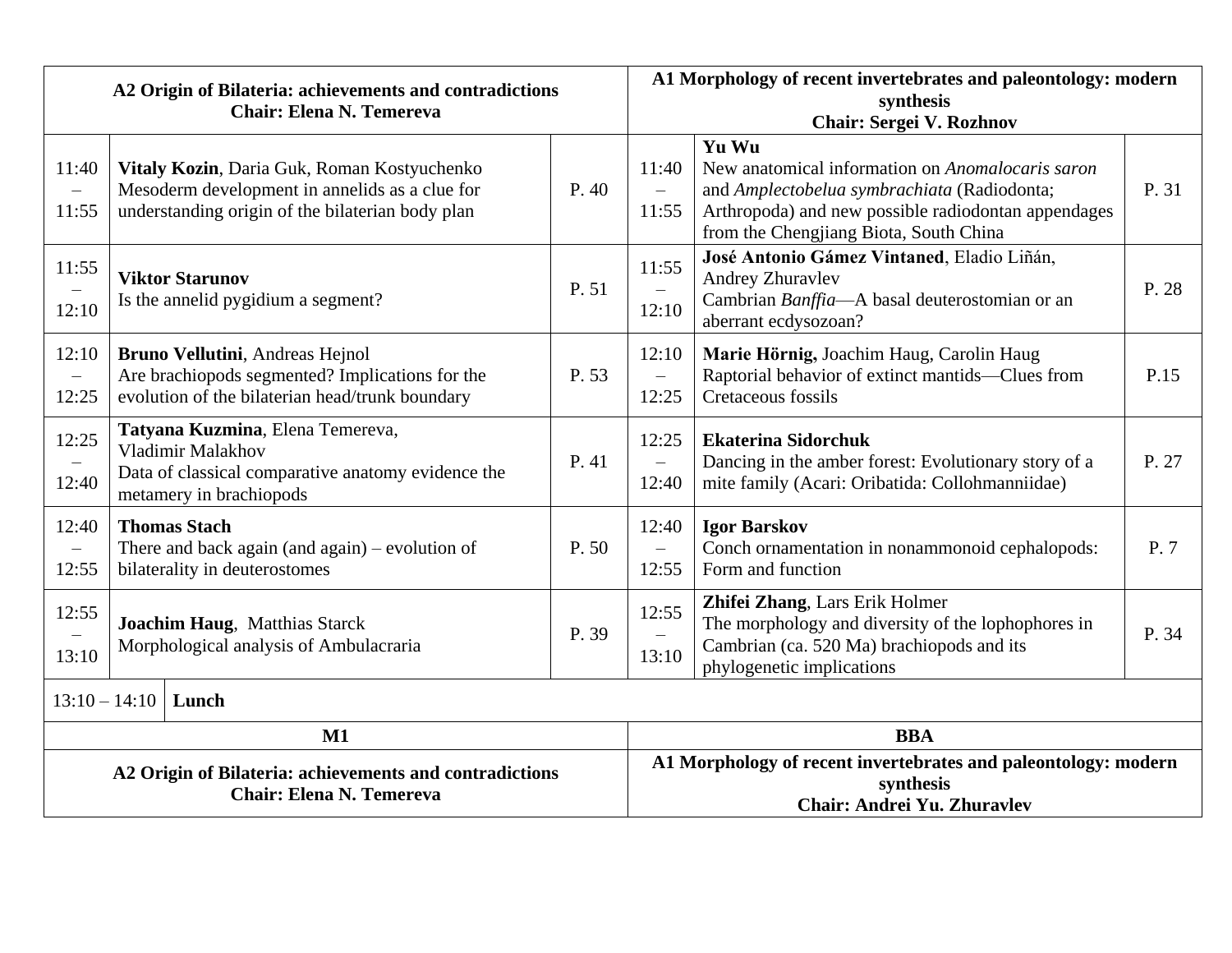| 14:10<br>$\qquad \qquad -$<br>14:25        |                                                                                                                                | Olga Raikova, Inga Meyer-Wachsmuth, Ulf Jondelius<br>Diversity of nervous system patterns in the earliest<br>bilaterians, nemertodermatida and acoela | P. 47 | 14:10<br>14:25                             | Anna Madison, Tatyana Kuzmina,<br>Vladimir Malakhov<br>Pedicle sheath of strophomenids (Brachiopoda): True<br>pedicle opening or an anus? | P. 19 |
|--------------------------------------------|--------------------------------------------------------------------------------------------------------------------------------|-------------------------------------------------------------------------------------------------------------------------------------------------------|-------|--------------------------------------------|-------------------------------------------------------------------------------------------------------------------------------------------|-------|
| 14:25<br>$\qquad \qquad -$<br>14:40        |                                                                                                                                | Pedro Martinez, Elena Perea-Atienza, Brenda Gavilán<br>The evolution of xenacoelomorph morphologies. A<br>model to understand the origin of brains.   | P. 45 | 14:25<br>$\equiv$<br>14:40                 | <b>Jian Han</b><br>Meiofaunal deuterostomes from the basal Cambrian of<br>China and their implications for Ur-deuterostomes               | P. 13 |
| 14:40<br>$\overline{\phantom{0}}$<br>14:55 |                                                                                                                                | Aina Børve, Kevin Pang, Anlaug Furu, Joie Cannon,<br>Ulf Jondelius, Andreas Hejnol<br>Neural patterning in xenacoelomorphs                            | P. 36 | 14:40<br>$\equiv$<br>14:55                 | <b>Sergey Rozhnov</b><br>Origin and homology of segmented appendages of<br>carpoid and pelmatozoan echinoderms                            | P. 24 |
| 14:55<br>$\overline{\phantom{0}}$<br>15:10 |                                                                                                                                | <b>Yaroslav Zabotin</b><br>The ultrastructural organization of Acoela and their<br>phylogenetic relationships                                         | P. 54 | 14:55<br>$\qquad \qquad -$<br>15:10        | Vladimir Malakhov, Olga Ezhova<br>Metamerism in the Echinodermata                                                                         | P. 11 |
| 15:10<br>$\qquad \qquad -$<br>15:40        | <b>Gonzalo Giribet</b><br>What the phylogeny of Bilateria may and may not tell us<br>about the bilaterian last common ancestor |                                                                                                                                                       | P. 38 | 15:10<br>$\overline{\phantom{0}}$<br>15:25 | <b>Alexey Smirnov</b><br>Origin of the class Holothuroidea (Echinodermata)                                                                | P. 29 |
|                                            | $15:40 - 16:40$<br><b>Posters Session</b>                                                                                      |                                                                                                                                                       |       |                                            |                                                                                                                                           |       |
|                                            | $16:40 - 17:00$<br>Coffee break, hall in front of M1                                                                           |                                                                                                                                                       |       |                                            |                                                                                                                                           |       |
|                                            | $17:00 - 20:00$                                                                                                                |                                                                                                                                                       |       |                                            | Excursion to the Paleontological museum                                                                                                   |       |

|                                                  | 22.08.2017 (Tue) Midcongress Tour and Congress Dinner |  |  |
|--------------------------------------------------|-------------------------------------------------------|--|--|
|                                                  | Group 1                                               |  |  |
| $9:00-10:30$                                     | Transfer to Zvenigorod Biology Station (ZBS)          |  |  |
| $10:30 - 11:00$                                  | <b>Breakfast at ZBS</b>                               |  |  |
| $11:00-14:00$                                    | Field practical course on Fresh water invertebrates   |  |  |
| $14.00 - 14.30$                                  | Lunch at ZBS                                          |  |  |
| $14.30 - 15.30$                                  | Field practical course on Fresh water invertebrates   |  |  |
| $15.30 - 16.00$                                  | <b>Excursion around ZBS</b>                           |  |  |
| <b>Congress dinner</b> at ZBS<br>$16.00 - 20.00$ |                                                       |  |  |
| Group 2                                          |                                                       |  |  |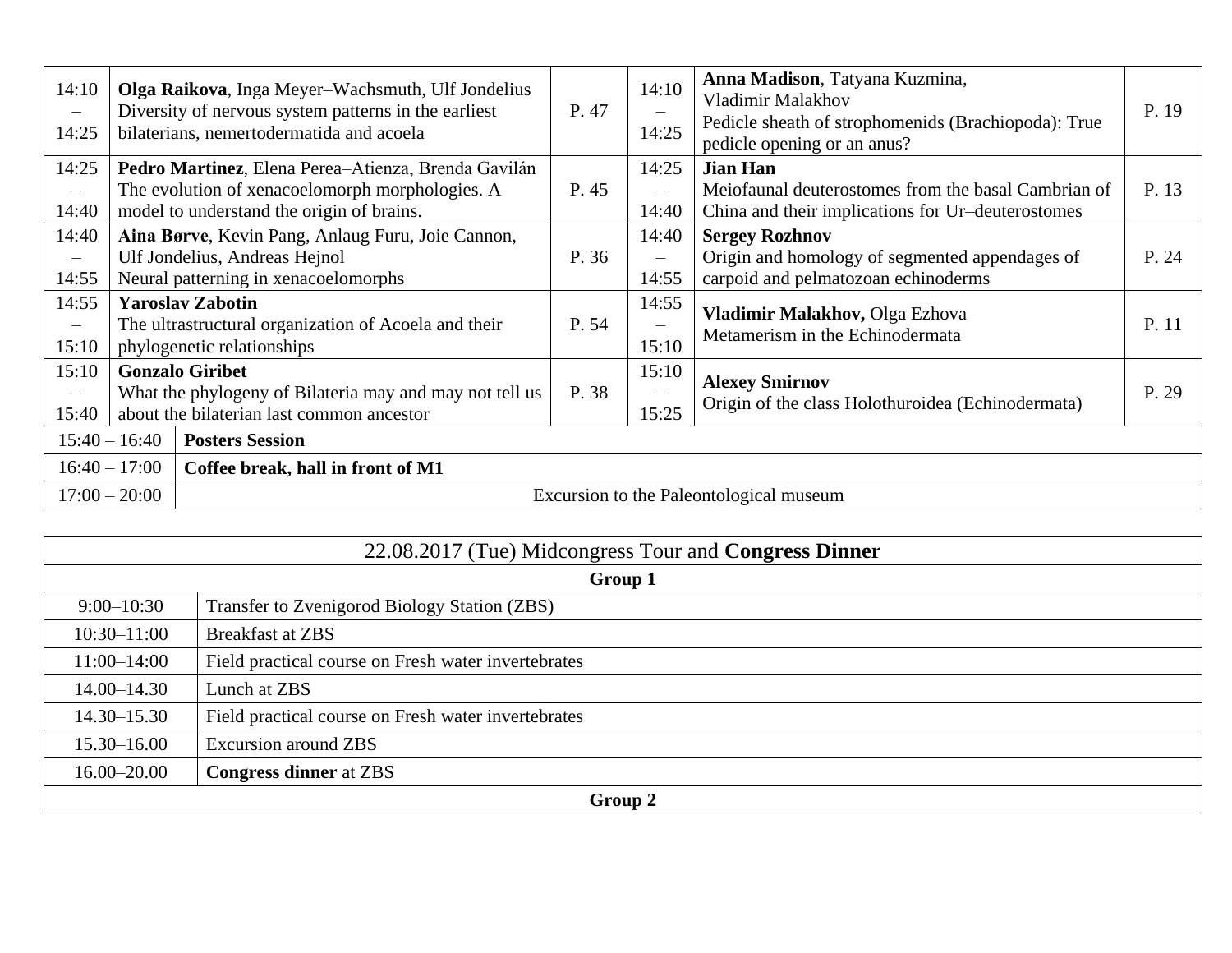| $10:00 - 11:00$                     | <b>Transfer to Zvenigorod</b>                                 |  |  |  |
|-------------------------------------|---------------------------------------------------------------|--|--|--|
| $11:00-13:30$                       | Excursion around Zvenigorod and Savva Storozhevskiy monastery |  |  |  |
| $13.30 - 14.00$                     | Free time to buy some souvenirs                               |  |  |  |
| $14:00 - 15:30$                     | Lunch, café Pristan'                                          |  |  |  |
| $15.00 - 15.30$                     | Transfer to Zvenigorod Biology Station (ZBS)                  |  |  |  |
| $15.30 - 16.00$                     | <b>Excursion around ZBS</b>                                   |  |  |  |
| $16.00 - 20.00$                     | <b>Congress dinner</b> at ZBS                                 |  |  |  |
|                                     | Group 3                                                       |  |  |  |
| $14.00 - 15.30$                     | Transfer to Zvenigorod Biology Station (ZBS)                  |  |  |  |
| $15.30 - 16.00$                     | <b>Excursion around ZBS</b>                                   |  |  |  |
| $16.00 - 20.00$                     | <b>Congress dinner</b> at ZBS                                 |  |  |  |
|                                     |                                                               |  |  |  |
| $19.00 - 20.00;$<br>$20.00 - 21.00$ | Transfer to metro station                                     |  |  |  |

|                                                                                                                                     | 23.08.2017 (Wed) Faculty of Biology, MSU                                                                                            |                                                                                                                    |                                            |                                                                                                                                                                                                                                   |        |  |
|-------------------------------------------------------------------------------------------------------------------------------------|-------------------------------------------------------------------------------------------------------------------------------------|--------------------------------------------------------------------------------------------------------------------|--------------------------------------------|-----------------------------------------------------------------------------------------------------------------------------------------------------------------------------------------------------------------------------------|--------|--|
|                                                                                                                                     | $\mathbf{M1}$                                                                                                                       |                                                                                                                    |                                            | <b>BBA</b>                                                                                                                                                                                                                        |        |  |
| B4 Invertebrate circulatory and excretory systems: comparative<br>morphological and functional aspects<br>Chair: Tatyana V. Kuzmina |                                                                                                                                     | C5 Symbiosis between animals: diversity, patterns and inference on<br>processes<br><b>Chair: Temir A. Britayev</b> |                                            |                                                                                                                                                                                                                                   |        |  |
| 10:00<br>10:30                                                                                                                      | <b>Günter Pass</b><br>Evolution of the circulatory system of Arthropoda                                                             | P. 149                                                                                                             | 10:00<br>10:30                             | <b>Daniel Martin, Temir Britayev</b><br>An overview of the biodiversity and adaptations of<br>symbiotic scale-worms (Annelida, Polynoidae)                                                                                        | P. 312 |  |
| 10:30<br>$\qquad \qquad -$<br>10:45                                                                                                 | <b>Andrey Shatrov</b><br>Coxal glands of the <i>Parasitengona</i> – their ultrastructure,<br>functions and evolutionary implication | P. 152                                                                                                             | 10:30<br>$\overline{\phantom{0}}$<br>10:45 | Viatcheslav Ivanenko, Bert Hoeksema,<br>Sofya Mudrova, Mikhail Nikitin,<br>Alejandro Martínez García,<br>Nadezhda Rimskaya-Korsakova, Michael Berumen,<br>Diego Fontaneto<br>Integrative taxonomy and host specificity of copepod | P. 310 |  |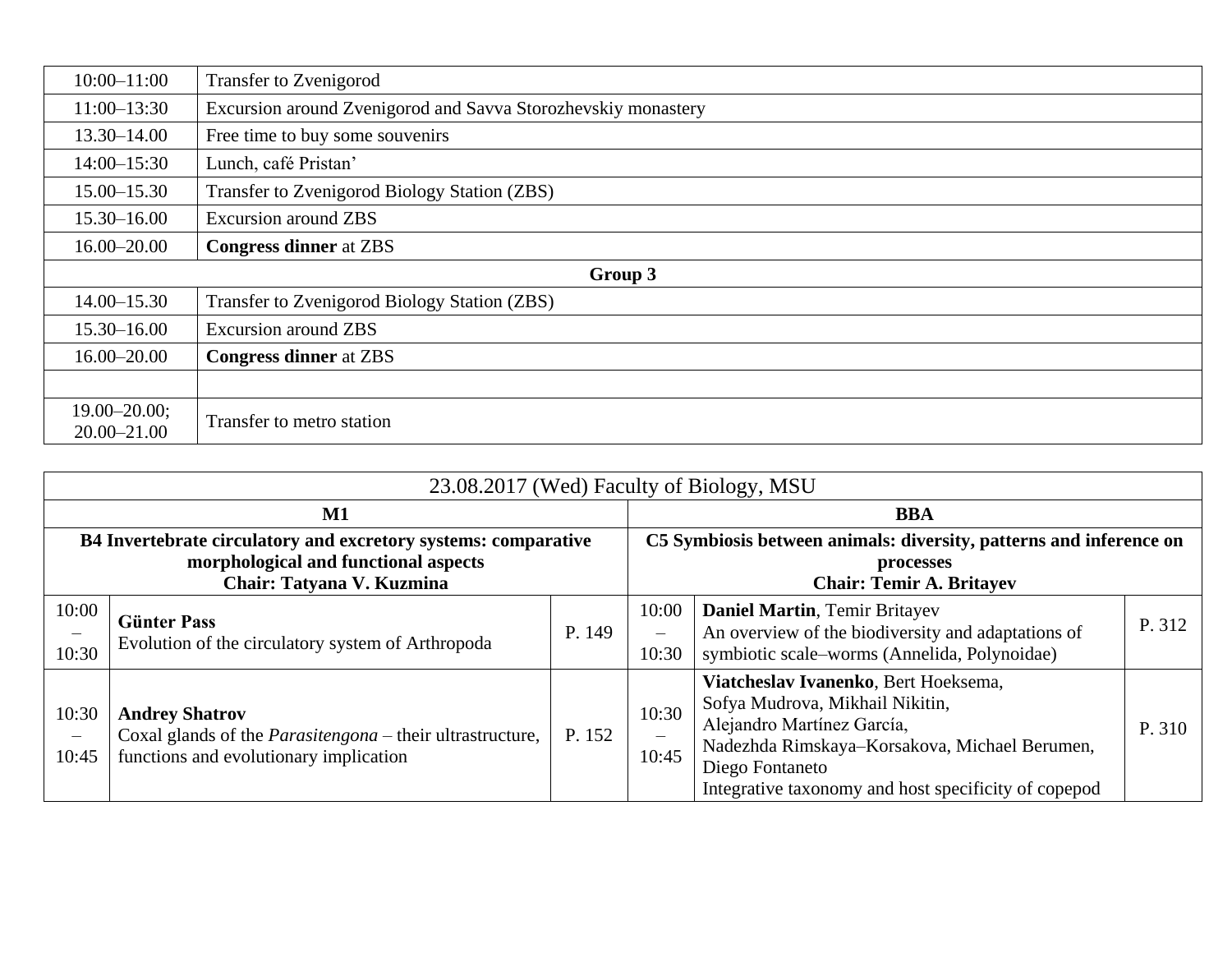|                                            |                                                                             |                                                                                                                                                            |        |                                                                                              | crustaceans living on mushroom corals (Scleractinia:<br>Fungiidae)                                                                                                                                                                                                                          |        |
|--------------------------------------------|-----------------------------------------------------------------------------|------------------------------------------------------------------------------------------------------------------------------------------------------------|--------|----------------------------------------------------------------------------------------------|---------------------------------------------------------------------------------------------------------------------------------------------------------------------------------------------------------------------------------------------------------------------------------------------|--------|
| 10:45<br>$\overline{\phantom{m}}$<br>11:00 |                                                                             | <b>Ekaterina Bogomolova</b><br>Segmental nephridia in protonymphon larva of<br>Phoxichilidium femoratum (Pycnogonida)                                      | P. 145 | 10:45<br>$\equiv$<br>11:00                                                                   | Andrey Vishnyakov, Nadezhda Karagodina, Olga<br>Kotenko, Thomas Schwaha, Martin Moosbrugger,<br><b>Andrew Ostrovsky</b><br>Structural and transport adaptations for symbiosis<br>between bryozoans and bacteria                                                                             | P. 315 |
| 11:00<br>$\overline{\phantom{m}}$<br>11:15 |                                                                             | Nina Alexeeva, Natalia Shunatova<br>Pycnogonid body cavity and transport - riddles and<br>answers, answers and riddles                                     | P. 144 | 11:00<br>$\equiv$<br>11:15                                                                   | Rawadee Kumlert, Tippawan Anantatat,<br>Chamnarn Apiwathnasorn, Suchada Sumruayphol,<br>Piengchan Sonthayanon, Serge Morand,<br>Alexandr Stekolnikov, Anchana Prasartwit,<br>Daniel H. Paris, Sungsit Sungvornyothin<br>Chigger mite species (Acari: Trombiculidae) from<br>Vientiane, Laos | P. 311 |
| 11:15<br>$\overline{\phantom{0}}$<br>11:30 |                                                                             | Nadezhda Rimskaya-Korsakova, Nadezhda Karaseva<br>Circulatory and excretory system of vestimentiferan<br>siboglinids (Annelida)                            | P. 150 | 11:15<br>$\overline{\phantom{0}}$<br>11:30                                                   | <b>Vladimir Zolotarev</b><br>Special morphology of some aquatic protists with<br>emphasis on water quality                                                                                                                                                                                  | P. 316 |
| 11:30<br>$\overline{\phantom{m}}$<br>11:45 | Katharina Jörger<br>gastropods                                              | Timea Neusser, Gerhard Haszprunar, Michael Schrödl,<br>Comparative microanatomy and ultrastructure of<br>enigmatic 'dorsal vessel systems' in panpulmonate | P. 148 | 11:30<br>11:45                                                                               | Tatiana Shcherbakova, Alexei Ippolitov,<br>Nikolay Neretin, Alexander Tzetlin<br>The fine structure of a palaeozoic polychaete tube<br>helps to identify its systematic position                                                                                                            | P. 25  |
| 11:45<br>-<br>12:00                        |                                                                             | Natalia Shunatova, Yuta Tamberg<br>Bryozoan coeloms: a swim through a spelean river                                                                        | P. 153 | 11:45<br>$\overline{\phantom{0}}$<br>12:00                                                   | <b>Jean-François Flot</b><br>Through the looking-glass: the morphological basis<br>for genome evolution                                                                                                                                                                                     | P. 60  |
|                                            | $12:00 - 12:20$<br>Coffee break, hall in front of M1                        |                                                                                                                                                            |        |                                                                                              |                                                                                                                                                                                                                                                                                             |        |
|                                            | $12:20 - 13:00$                                                             |                                                                                                                                                            |        | Prof. Dr. Gerhard Scholtz "Morphology, transformation, and the art of tracking", BBA<br>P. 6 |                                                                                                                                                                                                                                                                                             |        |
|                                            | $13:00 - 13:30$                                                             |                                                                                                                                                            |        |                                                                                              | <b>SPONSORS</b>                                                                                                                                                                                                                                                                             |        |
|                                            | $13:30 - 13:50$                                                             |                                                                                                                                                            |        |                                                                                              | <b>AWARDS</b>                                                                                                                                                                                                                                                                               |        |
|                                            | 13:50<br>The ISIM Council election and closing ceremony of the 4th Congress |                                                                                                                                                            |        |                                                                                              |                                                                                                                                                                                                                                                                                             |        |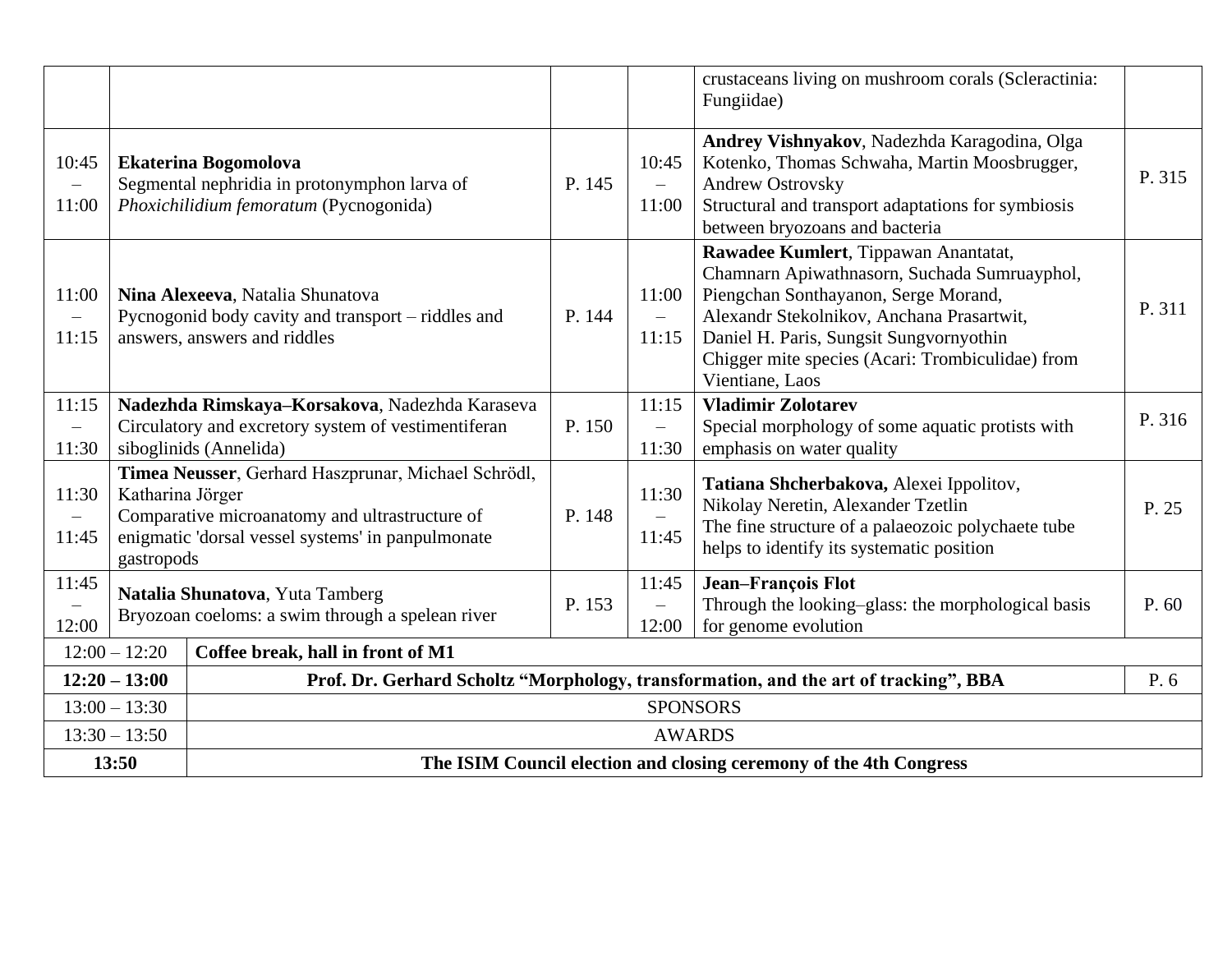# **POSTERS**

#### **Morphology of Recent invertebrates and paleontology: Modern synthesis (A1)**

| poster A1.01   | Ekaterina Egorova                                                                  | Axial complex of two echinoderm classes: anatomical studies with 3D-reconstructions                                                                                          |
|----------------|------------------------------------------------------------------------------------|------------------------------------------------------------------------------------------------------------------------------------------------------------------------------|
| poster A1.02   | Natalia Ershova, Olga Ezhova, Vladimir<br>Malakhov                                 | Microscopic anatomy and ultrastructure of the axial complex and associated structures in<br>the sea cucumber Chiridota laevis Fabricius, 1780 (Echinodermata, Holothuroidea) |
| poster A1.03   | Joachim Haug, Carolin Haug                                                         | Unexpected fossil findings in arthropods                                                                                                                                     |
| poster A1.04   | Andrey Ivantsov                                                                    | The most probable remains of the Eumetazoa among late Proterozoic macrofossils                                                                                               |
| poster A1.05   | Tatiana Leonova                                                                    | Evolution of Palaeozoic ammonoid sutures                                                                                                                                     |
| poster $A1.06$ | Anna Madison, Tatyana Kuzmina                                                      | Possible structure of larva of the earliest strophomenids (Brachiopoda)                                                                                                      |
| poster A1.07   | Georgy Mirantsev                                                                   | Morphological diversity of holdfasts in upper Paleozoic crinoids: New data from the<br>carboniferous flexible crinoid Synerocrinus                                           |
| poster A1.08   | Tae-Yoon Park, Ji-Hoon Kihm,<br>Sanghee Kim, Jianni Liu, Xingliang<br><b>Zhang</b> | Morphological comparison of tardigrades and Cambrian lobopodians                                                                                                             |
| poster A1.09   | Fedor Plandin, Elena Temereva                                                      | Coelomic system in brachiopods: Traditional opinions and novelties                                                                                                           |
| poster A1.10   | Yana Shurupova, Ekaterina Tesakova                                                 | Evolution of Palaeocytheridea kalandadzei (Ostracoda, Crustacea) carapace from Saratov<br>during the terminal Bajocian – early Bathonian (Middle Jurassic)                   |
| poster A1.11   | Chelaplackal Smitha, T. Raveendran,<br>Philip Rosamma, R. Damodaran                | First record of <i>Cossura aciculata</i> from Indian waters                                                                                                                  |

#### **Origin of Bilateria: achievements and contradictions (А2)**

| poster A2.01 | Ilva<br>Elena Temereva<br>. Aronov. | Absence of tripartite coelom in chaetognath <i>Parasagitta elegans</i> : phylogenenic |
|--------------|-------------------------------------|---------------------------------------------------------------------------------------|
|--------------|-------------------------------------|---------------------------------------------------------------------------------------|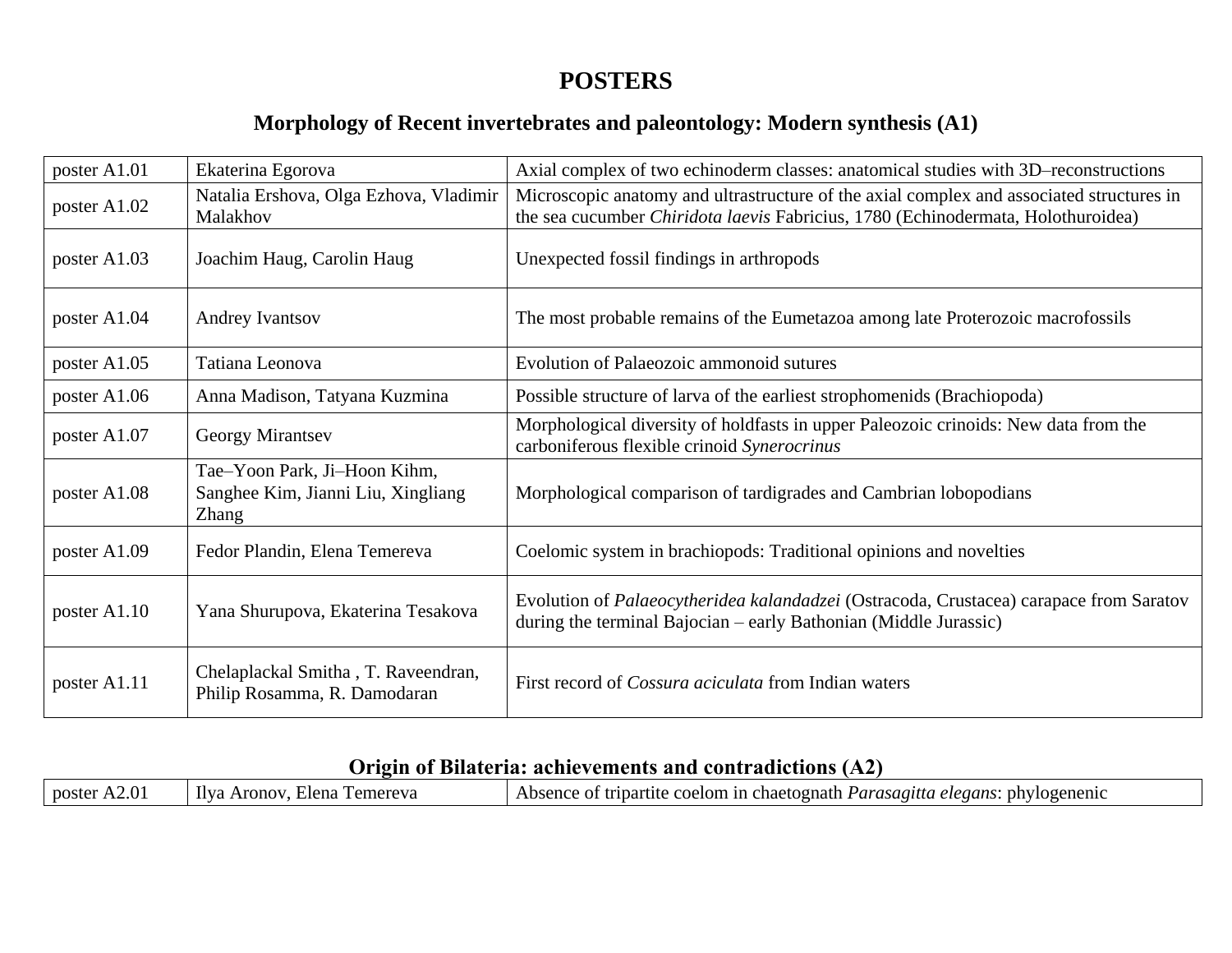|              |                                                                                          | implication                                                                                 |
|--------------|------------------------------------------------------------------------------------------|---------------------------------------------------------------------------------------------|
| poster A2.02 | Guzel Gazizova, Yaroslav Zabotin,<br>Anatolii Golubev                                    | Comparative morphology of parenchymal cells in Acoelomorpha and Plathelminthes              |
| poster A2.03 | Elena Temereva                                                                           | Are the lophophorates monophyletic?                                                         |
| poster A2.04 | Ekaterina Shafigullina, Yaroslav<br>Zabotin                                              | Main pathways of evolution of spermatozoa of Acoelomorpha and free-living<br>Plathelminthes |
| poster A2.05 | Oleg Zverkov, Kirill Mikhailov, Leonid<br>Rusin, Vassily Lyubetsky, Vladimir<br>Aleoshin | Phylogenomics suggests that Mesozoa are paraphyletic catastrophically reduced Bilateria     |

|  |  | The genomic basis for morphological evolution (A3) |  |
|--|--|----------------------------------------------------|--|
|  |  |                                                    |  |

| poster A3.01 | Ilya Borisenko, Marcin Adamski, Sven<br>Leininger, Alexander Ereskovsky, Maja<br>Adamska | Wnt pathway is implicated in axial patterning and regeneration in the demosponge<br>Halisarca dujardini             |
|--------------|------------------------------------------------------------------------------------------|---------------------------------------------------------------------------------------------------------------------|
| poster A3.02 | Yana Mikhaleva, Ragnhild Skinnes,<br>Sara Sumic, Eric M. Thompson, Daniel<br>Chourrout   | The role of homeobox genes in the development of oikoplastic epithelium, the<br>evolutionary novelty of larvaceans. |
| poster A3.03 | Andrea Orús-Alcalde, Andreas Hejnol                                                      | Comparative study of the expression of candidate genes for hematopoies is in different<br>animal lineages           |
| poster A3.04 | Uliana Vorobeva, Anna Pidzhakova                                                         | Mechanism of peptide regulation of morphogenesis of animals and plants                                              |

# **Functional evolution and morphology of the nervous system (B1)**

| poster $B1.01$ | Nina Aneli, Ksenia Shunkina, Valeria<br>Vays, Maria Plyushcheva      | Ultrastructure and morphology of the elytrum of scale–worm Lepidonotus squamatus<br>Linnaeus 1767 (Polychaeta, Polynoidae) |
|----------------|----------------------------------------------------------------------|----------------------------------------------------------------------------------------------------------------------------|
| poster B1.02   | Izabella Battonyai, Zsuzsanna Fekete,<br>Réka Horváth, Károly Elekes | Neurotransmitters in the biofouling zebra mussel byssal system: an immunohistochemical<br>study                            |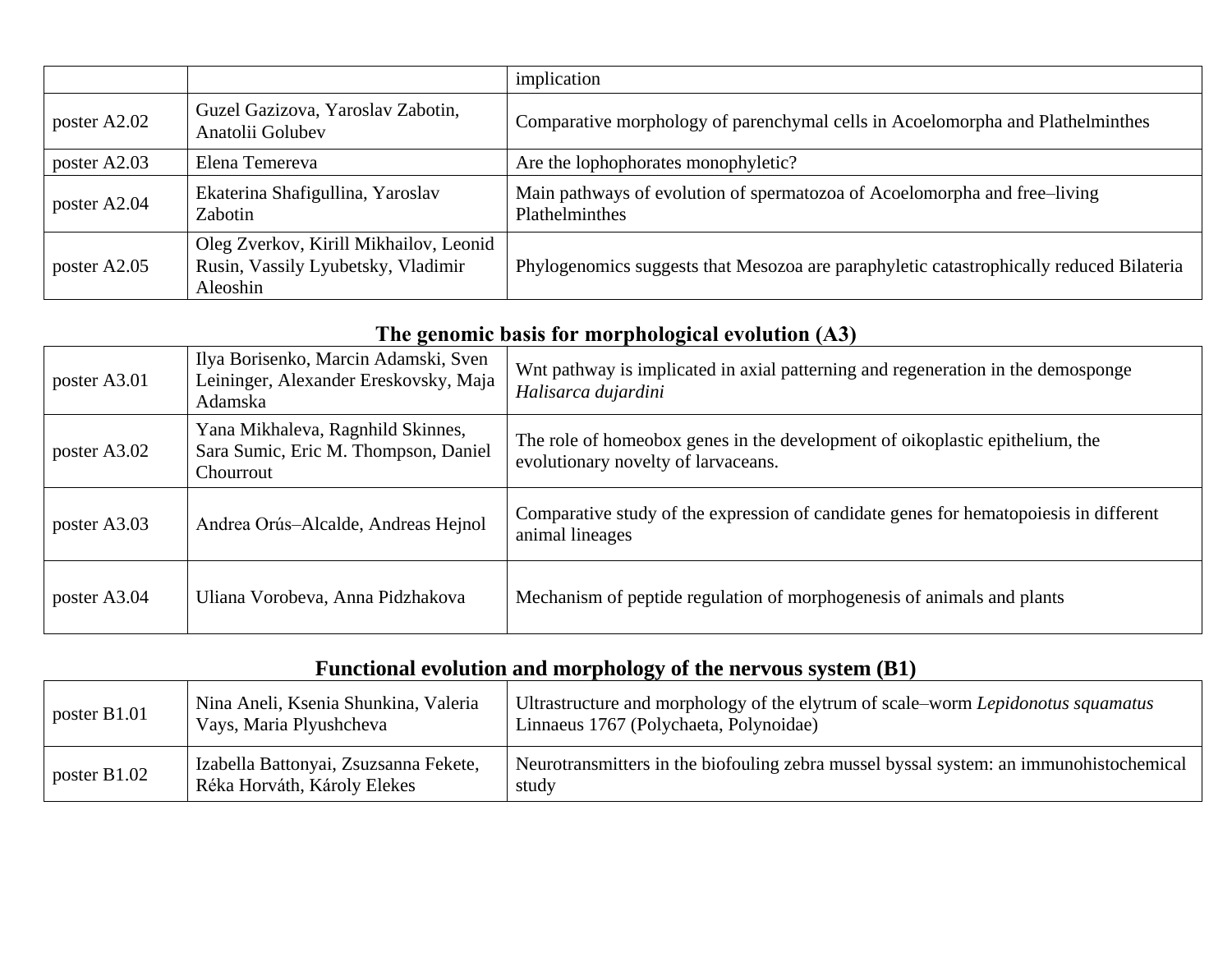| poster B1.03 | Caterina Biffis, Ekaterina<br>Ponomarenko, Gerhard Scholtz, Carsten<br>Wolff                                             | The first sense of the nauplius                                                                                                                |
|--------------|--------------------------------------------------------------------------------------------------------------------------|------------------------------------------------------------------------------------------------------------------------------------------------|
| poster B1.04 | Bastian Brenzinger, Timea Pamela<br>Neusser, Michael Schrödl, Yasunori<br>Kano                                           | Characterization of a new heterobranch superfamily (Gastropoda)                                                                                |
| poster B1.05 | Vyacheslav Dyachuk                                                                                                       | Neurochemical coding of central and peripheral nervous systems in larvae and adult<br>Pacific oyster Crassostrea gigas                         |
| poster B1.06 | Steffen Harzsch, Andy Sombke, Bill<br>Hansson                                                                            | Persistent neurogenesis in the adult crustacean brain: the neurogenic niche in Coenobita<br>clypeatus and Birgus latro (Anomala, Coenobitidae) |
| poster B1.07 | Réka Horváth, Izabella Battonyai,<br>Károly Elekes                                                                       | Senso–motor interactions in different peripheral organs of the pond snail, Lymnaea<br>stagnalis. A chemical-neuroanatomical approach           |
| poster B1.08 | Nikolay Kamardin, Boris Sirenko                                                                                          | Ultrastructural study of the osphradia of representatives of the Polyplacophora                                                                |
| poster B1.09 | Natalia Kreshchenko, Zakhar<br>Sedelnikov, Angela Mousley, Aaron<br>Maule                                                | Morphological evidence of neuropeptide npf participation in planarians muscle function                                                         |
| poster B1.10 | Suman Kumar, Harald Hausen                                                                                               | Evolution, development and function of eyes in a polychaete with a long pelagic larval<br>phase                                                |
| poster B1.11 | Vitaly Kozin, Roman Kostyuchenko                                                                                         | Dynamics of the nervous and muscular system regeneration in the polychaete Alitta virens                                                       |
| poster B1.12 | Tobias Lehmann, Roland Melzer                                                                                            | The visual system of Neobisium carcinoides (Hermann, 1804) (Chelicerata, Arachnida,<br>Pseudoscorpiones)                                       |
| poster B1.13 | Christine Martin, Vladimir Gross, Lars<br>Hering, Henry Jahn, Ivo de Sena<br>Oliveira, Paul A. Stevenson, Georg<br>Mayer | Evolution of the panarthropod nervous and visual system: Learning from onychophorans<br>and tardigrades                                        |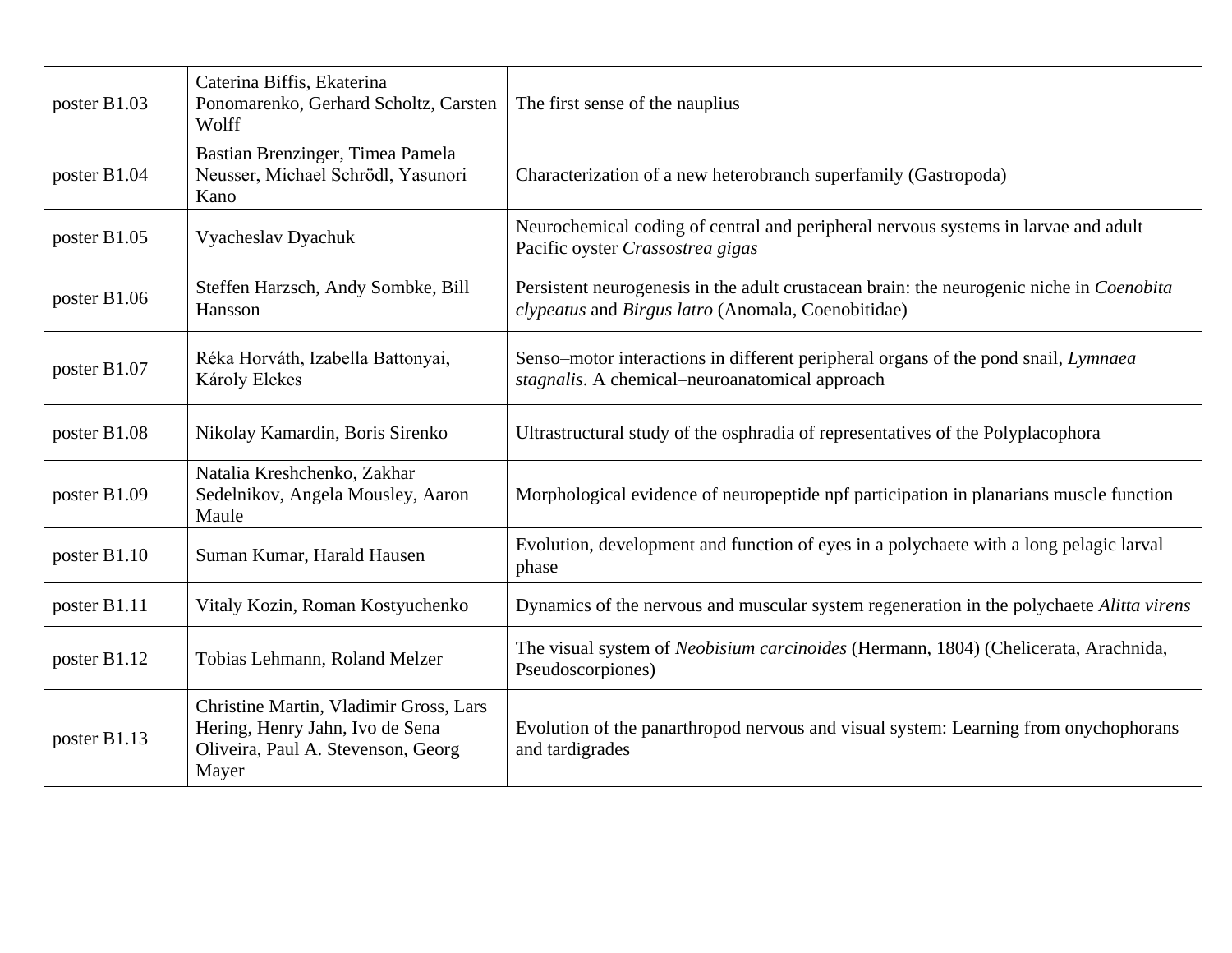| poster B1.14 | Mikhail Nikitin, Evgeny Ivashkin,<br>Elena Voronezhskaya    | Serotonin synthesis and secretion in basal metazoa Trichoplax adhaerens                                     |
|--------------|-------------------------------------------------------------|-------------------------------------------------------------------------------------------------------------|
| poster B1.15 | Irina Severina, I. Isavnina, A. Knyazev                     | Neuroanatomy of descending brain interneurons in dragonfly Aechna grandis                                   |
| poster B1.16 | Irina Severina, I.Isavnina,<br>M.Zhemchuzhnikov, A. Knyazev | Location and structure of intersegmental thoracic interneuron in cockroach periplaneta<br>americana         |
| poster B1.17 | Nataliya Shakurova, Aliya Gataullina                        | A comparative ultrastructural analysis of eyes in leeches (Hirudinea: Rhynchobdellida,<br>Arhynchobdellida) |
| poster B1.18 | George Slyusarev, Viktor Starunov                           | The Nervous System in Orthonectida                                                                          |

#### **Modular organization in invertebrates: comparative morphological and functional analysis of superorganisms (B2)**

| poster B2.01 | Elena Belikova, Natalia Shunatova                                                                     | Shared colony-wide musculature $-$ a journey through time                             |
|--------------|-------------------------------------------------------------------------------------------------------|---------------------------------------------------------------------------------------|
| poster B2.02 | Fyodor Bolshakov, Igor Kosevich                                                                       | Different ways of hydranth formation in the cate and athecate hydroids                |
| poster B2.03 | Vitaly Dementyev, Vasily Kozhara,<br>Nikolay Marfenin                                                 | Functional morphology of stolon in hydroid <i>Gonothyraea loveni</i> (Allman, 1859)   |
| poster B2.04 | Anny Carolina Forero Mejia, Carina<br>Östman, Giorgio Bavestrello, Timothy<br>Ravasi, Tina Molodtsova | Morphological support to the molecular phylogeny of ceriantharia (Cnidaria, Anthozoa) |
| poster B2.05 | Daria Kupaeva, Yulia Kraus, Stanislav<br>Kremnyov                                                     | Folding morphogenesis during anchoring disc formation of Dynamena pumila stolon.      |
| poster B2.06 | Andrey Lavrov, Igor Kosevich                                                                          | Stolonial movement of demosponge Amphilectus lobatus                                  |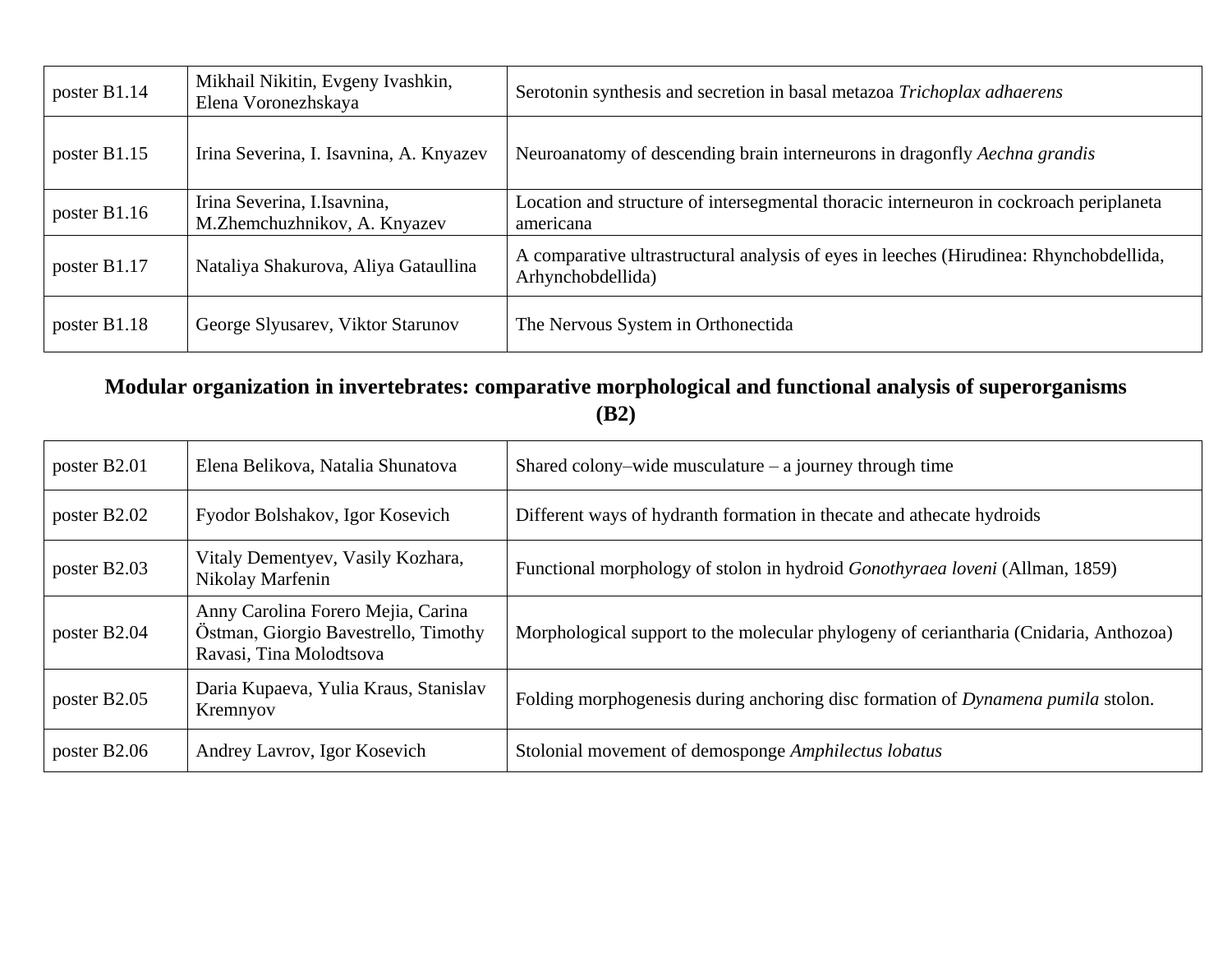| poster B2.07 | Ekaterina Shevchenko, Daria<br>Matvienko, Andrew Ostrovsky                                   | Comparative ultrastructure of oogenesis in cheilostome Bryozoa with different<br>reproductive patterns                                                              |
|--------------|----------------------------------------------------------------------------------------------|---------------------------------------------------------------------------------------------------------------------------------------------------------------------|
| poster B2.08 | Celine Lopes da Silva Santos, Sérgio<br>Nascimento Stampar                                   | The genus ceriantheomorphe (Cnidaria; Ceriantharia) in the Western Atlantic: one or two<br>species?                                                                 |
| poster B2.09 | Thomas Schwaha, Masato Hirose,<br>Andreas Wanninger                                          | Novel insight into the soft-body morphology of the phylactolae mate bryozoan<br>Stephanella hina                                                                    |
| poster B2.10 | Dorian Schoenaers, Jérôme Delroisse,<br>Dong Soo Hwang, Matt Harrington,<br>Patrick Flammang | The smooth and the scaly: tunic morphology of two distant urochordates, Ciona<br>intestinalis (ord. Phlebobranchia) and Halocynthia roretzi (ord. Stolidobranchia). |
| poster B2.11 | Agniya Sokolova, Igor Pozdnyakov,<br>Sergey Karpov, Alexander Ereskovsky                     | Transformation of the choanocyte kinetid in evolution of sponges (phylum Porifera) and<br>the observed evolutionary tendencies                                      |

| Form and function of invertebrates in extreme environments (B3) |
|-----------------------------------------------------------------|
|-----------------------------------------------------------------|

| poster B3.01 | Sandra Franz-Guess, J. Matthias Starck                                           | Microscopic anatomy of Eukoenenia spelaea (Chelicerata: Palpigradi)                                                                        |
|--------------|----------------------------------------------------------------------------------|--------------------------------------------------------------------------------------------------------------------------------------------|
| poster B3.02 | Elizaveta Naduvaeva, Elena<br>Vortsepneva                                        | General morphology and ultrastructure of the circulatory and gonopericardial system of<br>Crystallophrisson nitens (Mollusca: Aplacophora) |
| poster B3.03 | Alexandra Obukhova, Evgeny Ivashkin,<br>Marina Khabarova, Elena<br>Voronezhskaya | Variable dopamine, stable serotonin: the morphological basis for optimal expansion of sea<br>urchin larvae                                 |
| poster B3.04 | Mina Ramezani                                                                    | Artemia urmiana hatching efficiency, growth and survival after cyclic hydration and<br>dehydration                                         |
| poster B3.05 | Olga Vorobyeva                                                                   | The morphology of cnidosacs in nudibranch mollusc Aeolidia papillosa (Gastropoda:<br>Heterobranchia)                                       |

# **Invertebrate circulatory and excretory systems: comparative morphological and functional aspects (B4)**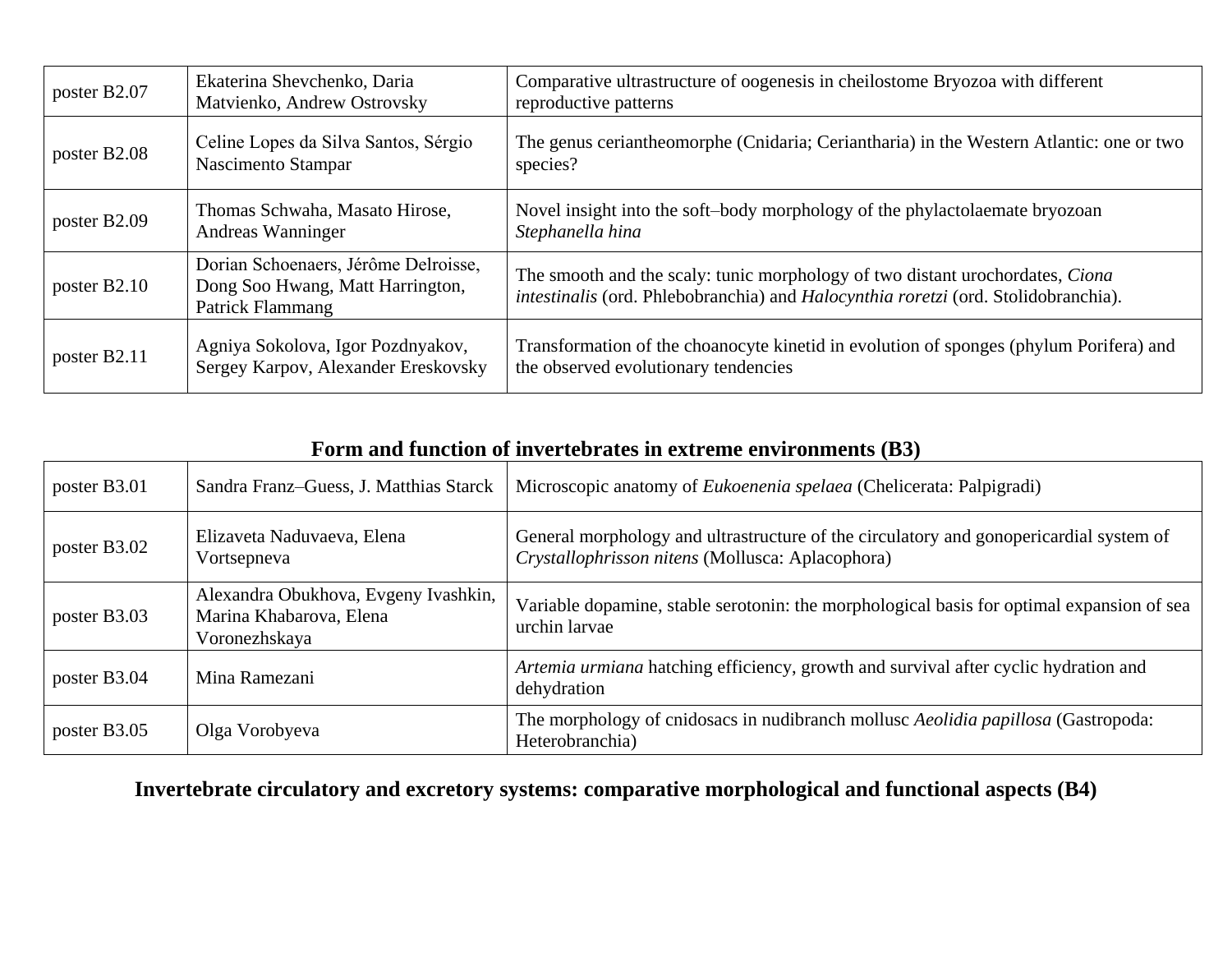| poster B4.01 | Henry Jahn, Jörg Hammel, Georg<br>Mayer               | Reconstruction of the blood circulatory system in the velvet worm <i>Euperipatoides rowelli</i><br>(Onychophora, Peripatopsidae) |
|--------------|-------------------------------------------------------|----------------------------------------------------------------------------------------------------------------------------------|
| poster B4.02 | Tatyana Kuzmina, Elena Temereva,<br>Vladimir Malakhov | Ultrastructure of the lophophoral coelomic lining in brachiopods <i>Hemithiris psittacea</i>                                     |
| poster B4.03 | Elizaveta Savochkina, Alexander<br>Poleyschikov       | Analysis of the tunic recovery dynamics in ascidia <i>Halocynthia aurantium</i> (Pallas, 1787)                                   |

### **Minute metazoans: Little pigeons can carry great messages (C1)**

| poster C1.01 | Polina Avdeeva, Yaroslav Zabotin,<br>Vladimir Evtugin                                          | Light and electron microscopic investigation of morphology of the tardigrade<br>Macrobiotus hufelandi (Etardigrada) |
|--------------|------------------------------------------------------------------------------------------------|---------------------------------------------------------------------------------------------------------------------|
| poster C1.02 | Maria Fedyaeva, Alexei Tchesunov                                                               | Alimentary tract structure of two marine nematode species of the order Monhysterida                                 |
| poster C1.03 | Piotr Świątek, Pierre de Wit, Natalia<br>Jarosz, Łukasz Chajec, Anna Z. Urbisz                 | Ovary structure and oogenesis in <i>Grania postclitellochaeta</i> (Clitellata: Enchytraeidae)                       |
| poster C1.04 | Magdalena Rost-Roszkowska, Marta<br>Jezierska, Kamil Janelt, Anna Ostróżka,<br>Izabela Poprawa | Regenerative cells in Tardigrada digestive epithelia                                                                |
| poster C1.05 | Hyunsu Yoo, Ivana Karanovic,<br>Wonchoel Lee                                                   | A new species of Xestoleberis (Ostracoda: Podocopida: Xestoleberididae) from the east<br>coast in south Korea.      |

#### **Structure of Parasitic Invertebrates: Plasticity, Adaptation, Evolution (C2)**

| poster C <sub>2.01</sub> | Irina Babkina, Georgii Kremnev, Arina<br>Maltseva, Natalia Mikhailova, Andrei<br>Granovitch | How Microphallus metacercariae (Trematoda: Microphallidae) from Littorina snails react<br>to abrupt temperature rise related to host change. |
|--------------------------|---------------------------------------------------------------------------------------------|----------------------------------------------------------------------------------------------------------------------------------------------|
| poster C <sub>2.02</sub> | Anna Gonchar, Darya Krupenko                                                                | Morphological insights linked to behaviour of digenean larvae — cercariae                                                                    |
| poster C <sub>2.03</sub> | Ilya Gordeev                                                                                | Microscopic anatomy of the Nybelinia surmenicola Okada in Dollfus, 1929<br>(Trypanorhyncha: Lacistorhynchidae) plerocercoid scolex           |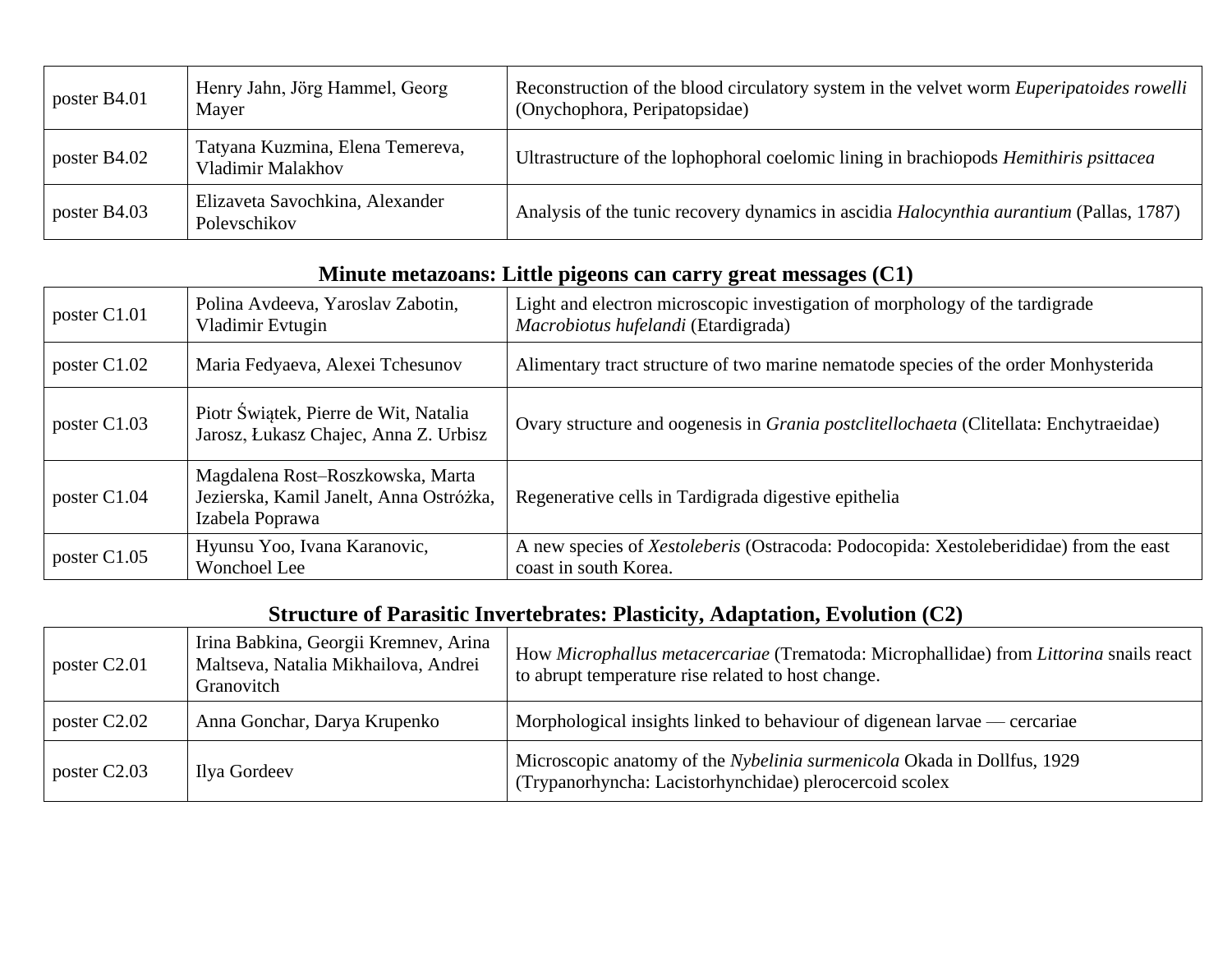| poster C2.04             | Alfia Mustafina                                                                                      | The ultrastructure of the tegument, glands and sensory organs of <i>Pyramicocephalus</i><br>phocarum (Cestoda: Diphyllobothriidea)                                      |
|--------------------------|------------------------------------------------------------------------------------------------------|-------------------------------------------------------------------------------------------------------------------------------------------------------------------------|
| poster C2.05             | Elena Kornakova                                                                                      | The ultrastructure of the flame bulbs in parasitic turbellarian Notentera ivanovi<br>(Pplatyhelminthes, Turbellaria, Fecampiidae) -novel filtration-secretory apparatus |
| poster C2.06             | Janetta Korneva, Irina Yastrebova                                                                    | Muscle system and frontal glands in proteocephalidean cestodes                                                                                                          |
| poster C2.07             | Georgii Kremnev, Sergei Shchenkov,<br>Andrei Dobrovolskij                                            | Morphology and functional dynamics of trematode ovaries: from genital system<br>primordium in cercariae to adults germarium                                             |
| poster C2.08             | Svetlana Kuznetsova                                                                                  | Ultrastructure of the body wall of the cryobiotic leech Ozobranchus jantseanus (Annelida;<br>Hirudinea; Rhynchobdellida)                                                |
| poster C2.09             | Alfiia Mustafina                                                                                     | The ultrastructure of the excretory system of <i>Pyramicocephalus phocarum</i> (Cestoda:<br>Diphyllobothriidea)                                                         |
| poster C2.10             | Maxim Nesterenko, Sergei Shchenkov,<br>Viktor Starunov, Valeriia Khabibulina                         | Does the blind trematod's larvae see the light?                                                                                                                         |
| poster C2.11             | Irina Podvyaznaya                                                                                    | On the structure and development of the body cavity in parthenogenetic generations of<br>trematodes                                                                     |
| poster C <sub>2.12</sub> | Natalia Pospekhova                                                                                   | Location of the primary lacuna in the postembryonic development of selected<br>Cyclophyllidea (Cestoda)                                                                 |
| poster C2.13             | Sergei Shchenkov, Georgii Kremnev,<br>Anastasiya Smirnova, Alexandra<br>Diumina, Andrei Dobrovolskij | Evolution of Xiphidiocercariae Luhe, 1909 (Trematoda: Plagiorchida): from where to<br>where?                                                                            |

# **Morphological diversity and evolution in freshwater and marine environment (C3)**

| poster C3.01 | Elmira Alieva, Elena Temereva, Irina<br>Ekimova, Anastassya Maiorova | First record of two <i>Urechis</i> species in the Vostok Bay Sea of Japan      |
|--------------|----------------------------------------------------------------------|--------------------------------------------------------------------------------|
| poster C3.02 | Ilya Aronov, Elena Temereva                                          | Organization of the head musculature in chaetognath <i>Parasagitta elegans</i> |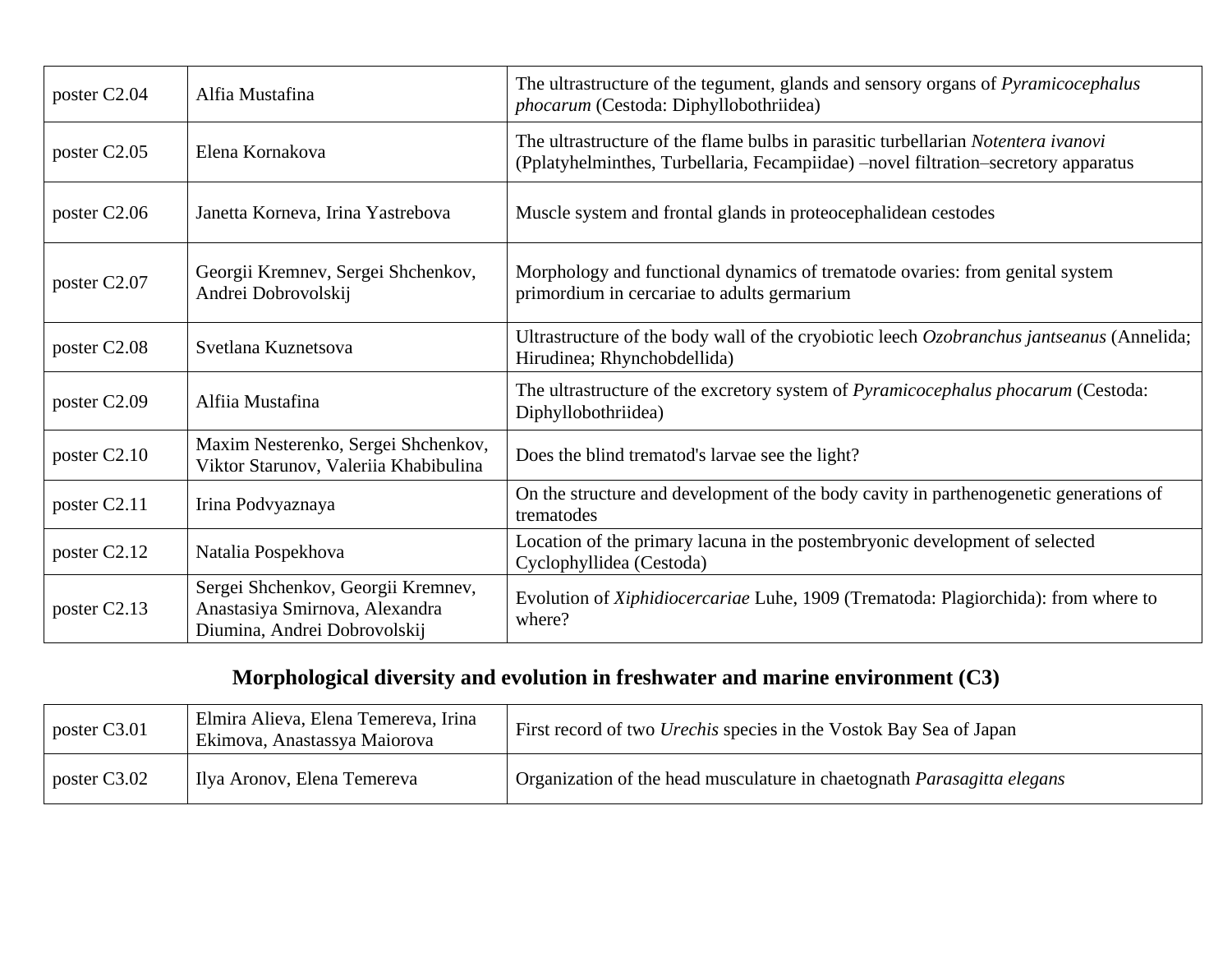| poster C3.03 | Polina Belova, Anna Zhadan,<br>Dimitry Schepetov                                                    | Comparative anatomy and phylogeny of Opheliidae and Travisia (Annelida, Sedentaria)                                                                                              |
|--------------|-----------------------------------------------------------------------------------------------------|----------------------------------------------------------------------------------------------------------------------------------------------------------------------------------|
| poster C3.04 | Ekaterina Bocharova                                                                                 | Species diversity and phylogeny of sea anemones in Urticina and Cribrinopsis genera                                                                                              |
| poster C3.05 | Anastasia Borisanova, Vladimir<br>Malakhov                                                          | Some ultrastructure details of entoproct reproductive system                                                                                                                     |
| poster C3.06 | Polina Borisova, Nataliya Budaeva                                                                   | Jaw structure in Lumbrineridae (Annelida) assessed by micro-computed tomography                                                                                                  |
| poster C3.07 | Friederike Brand, Gerhard Haszprunar,<br>Francesca Leasi, Katharina Jörger,<br><b>Timea Neusser</b> | Integrative taxonomy of the first pseudvermis sea slug from the eastern pacific                                                                                                  |
| poster C3.08 | Elena Chaban, Alexey Chernyshev                                                                     | The first experience in the morphological study of male copulatory system of cephalaspids<br>(Gastropoda: Opisthobranchia) by means of CLSM                                      |
| poster C3.09 | Irine Cherneva                                                                                      | Recognizing the unrecognizable: nemertean species of the genus <i>Lineus</i> from the White<br>Sea intertidal zone                                                               |
| poster C3.10 | Irina Drobysheva                                                                                    | Ultrastructural features of ciliogenesis in the epidermis of Notoplana humilis (Polycladida,<br>Plathelminthes)                                                                  |
| poster C3.11 | Christina Egger, Peter Kohnert, Michael<br>Schrödl                                                  | Microanatomy and 3D-reconstruction of cliopsis Krohnii troschel, 1854 (Gymnosomata,<br>Pteropoda, Euopisthobranchia)                                                             |
| poster C3.12 | Irina Ekimova, Dimitry Schepetov,<br>Anton Chichvarkhin, Ángel Valdés                               | What do you fancy for your dinner? The morphology of radula and food preferences as<br>the key for unraveling <i>Dendronotus</i> (Gastropoda: Nudibranchia) evolutionary history |
| poster C3.13 | Peter Funch, Nicklas Bisbo, Per<br>Andersen                                                         | Functional morphology of feeding structures in choanoflagellates and sponges                                                                                                     |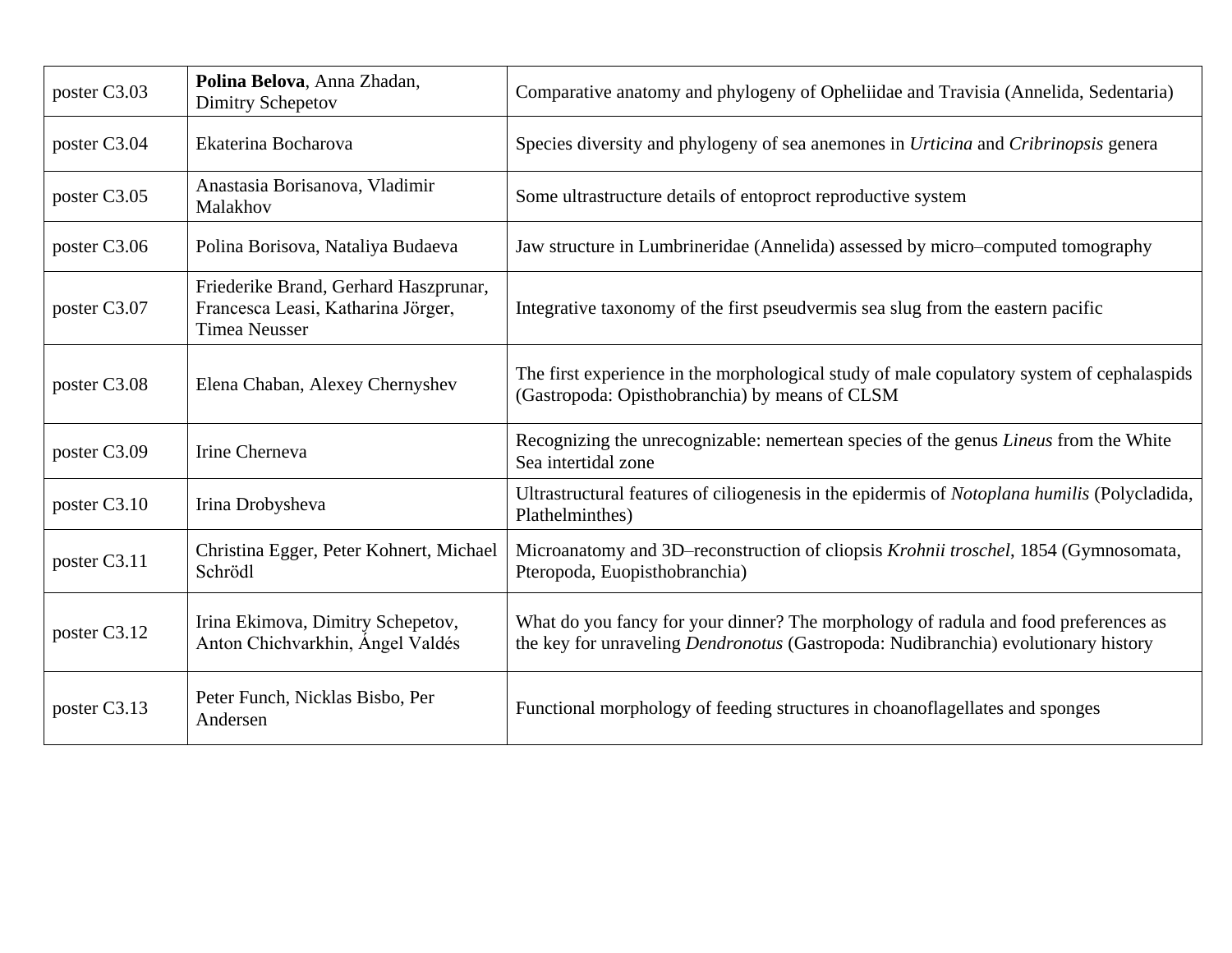| poster C3.14 | Aliya Gataullina                                                          | Functional evolution and morphology of the radula of Mollusks with various trophic<br>specialization (Mollusca: Orthogastropoda, Littorinimorpha)                       |
|--------------|---------------------------------------------------------------------------|-------------------------------------------------------------------------------------------------------------------------------------------------------------------------|
| poster C3.15 | Alina Ilyasova, Alexey Golikov,<br><b>Rushan Sabirov</b>                  | Comparative morphology of catching apparatus, jaws and radula of R. palpebrosa Owen,<br>1834 and R. megaptera Verrill, 1881 (Cephalopoda, Sepiolida) in the Barents Sea |
| poster C3.16 | Heidi Jäger, Franziska Bergmeier,<br>Gerhard Haszprunar, Katharina Jörger | The first <i>Pruvotina</i> (Mollusca: Solenogastres) from the pacific $-$ a lost loner in the depths<br>of the Sea of Okhotsk?                                          |
| poster C3.17 | Ji-Hoon Kihm, Sanghee Kim, Tae-<br>Yoon S. Park                           | The preliminary study on the taxonomy of <i>Dactylobiotus</i> sp. (Parachela, Eutardigrada)<br>from King George Island, Antarctica                                      |
| poster C3.18 | Jeongho Kim, Ivana Karanovic,<br>Wonchoel Lee                             | A new species of the genus Coxicerberus Wägele, Voelz & McArthur, 1995 (Isopoda:<br>Microcerberidae) from Australia                                                     |
| poster C3.19 | Elena Kochanova, Elena Fefilova                                           | Morphological variability and teratology morphology of Palearctic freshwater<br>Harpacticoida (Crustacea: Copepoda)                                                     |
| poster C3.20 | Alexey Kotov, Anna Neretina, Nikolai<br>Smirnov                           | Morphological adaptationd of the Cladocera (Crustacea: Branchiopoda) resting stages to<br>zoochory: analogues with plant seeds                                          |
| poster C3.21 | Petr Kuznetsov, Elena Temereva                                            | Morphology and microscopic anatomy of <i>Ochetostoma</i> sp. (Echiura: Thalassematidae)                                                                                 |
| poster C3.22 | Somin Lee, Wonchoel Lee                                                   | New records of Recent Benthic Foraminifera from Korean Waters                                                                                                           |
| poster C3.23 | Juan Moles, Conxita Avila, Manuel<br>Malaquias                            | Antarctic newnesidae (Gastropoda: Cephalaspidea): a study of the known species and a<br>new bathyal species                                                             |
| poster C3.24 | Piyada Ngernsoungnern, Apichart<br>Ngernsoungnern                         | Structural study of the gastrointestinal tract of the golden apple snail                                                                                                |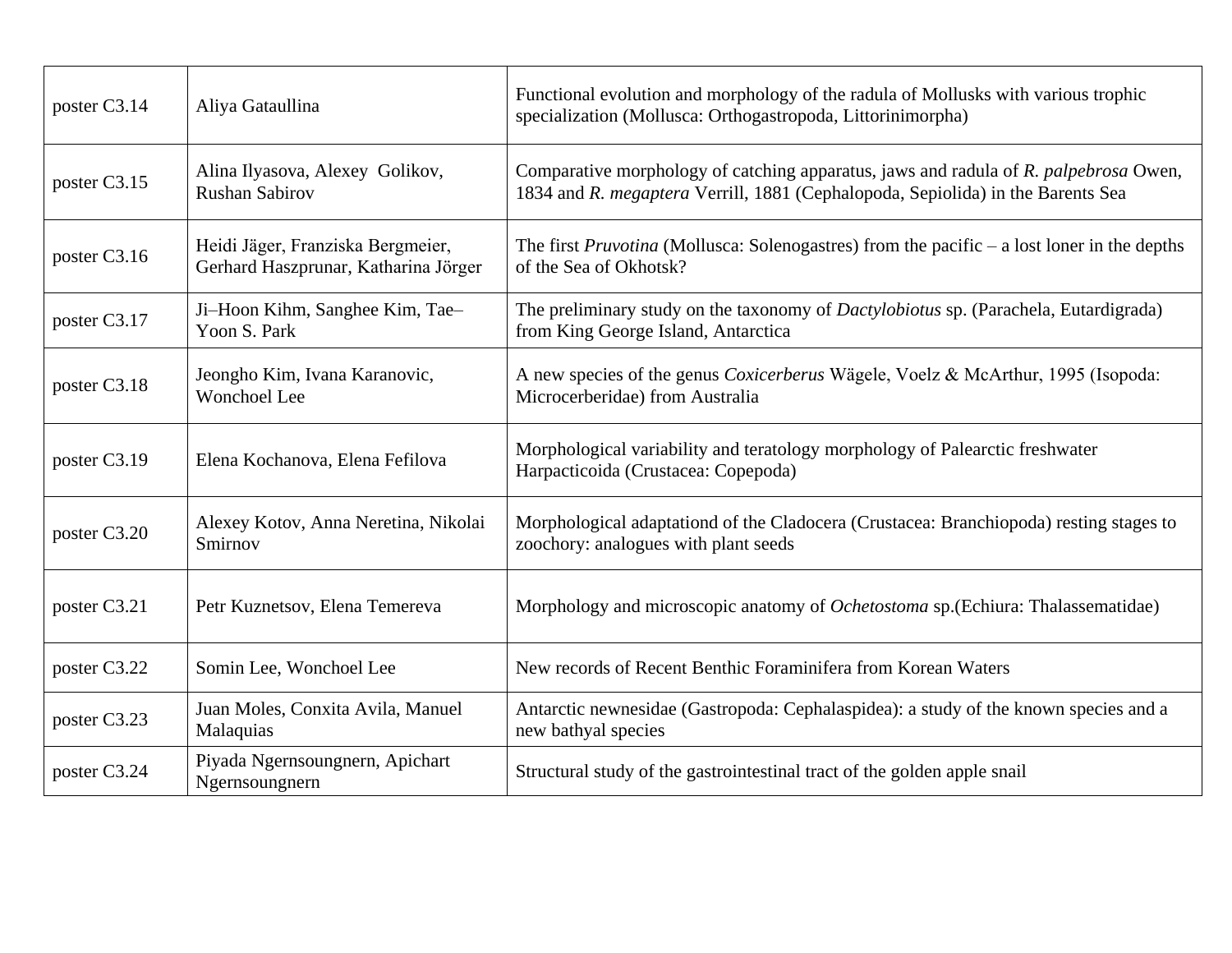| poster C3.25 | Apichart Ngernsoungnern, Piyada<br>Ngernsoungnern                                                          | Structural study of oocyte stages in the golden apple snail                                                                           |
|--------------|------------------------------------------------------------------------------------------------------------|---------------------------------------------------------------------------------------------------------------------------------------|
| poster C3.26 | Ekaterina Nefedova, Alena<br>Sukhoputova                                                                   | The importance of conditions for the study of marine invertebrates in culture                                                         |
| poster C3.27 | <b>Ivan Nekhaev</b>                                                                                        | Investigation of taxonomically significant morphological characters of the eurasian arctic<br>Rissoidae (Gastropoda: Caenogastropoda) |
| poster C3.28 | Boris Neklyudov, Elena Temereva,<br>Anna Zhadan                                                            | First record on phoronid species from Persian Gulf                                                                                    |
| poster C3.29 | Anna Neretina, Alexey Kotov, Wondie<br>Zelalem                                                             | Moina belli Gurney, 1904 (Crustacea: Cladocera), a forgotten rare species from Africa                                                 |
| poster C3.30 | Laura Núñez-Pons, Conxita Avila,<br>Thierry Work, Robert Rameye, Juan<br>Moles, Carlos Angulo-Preckler     | An emerging disease in the Antarctic sea star Odontaster validus                                                                      |
| poster C3.31 | Nayeon Park, Wonchoel Lee                                                                                  | Distribution and diversity of jellyfish in Korean coastal waters                                                                      |
| poster C3.32 | Andrey Povetkin, Elena Temereva                                                                            | New data on ultrasructure of the gonad in holothuria Chiridota laevis                                                                 |
| poster C3.33 | <b>Andrey Povetkin</b>                                                                                     | Peculiarities of the oogenesis in holothuria Chiridota laevis                                                                         |
| poster C3.34 | Zandra M. S. Sigvardt, Katrine<br>Worsaae, Sukonthip Savatenalinton,<br>Alexandra Kerbl, and Jørgen Olesen | Limb musculature of Cyclestheria hislopi (Crustacea: Branchiopoda) based on phalloidin<br>staining and confocal microscopy            |
| poster C3.35 | Maria Stanovova, Igor Kosevich                                                                             | Coelomocytes of Arenicola marina (Annelida, Polychaeta): morphology and functions                                                     |
| poster C3.36 | Sergio Taboada, Juan Junoy, Carlos<br>Leiva, Frances Alexander, Ana Riesgo                                 | Never two without three: a new member of the genus <i>Antarctonemertes</i> (Hoplonemertea,<br>Nemertea) from Antarctic waters         |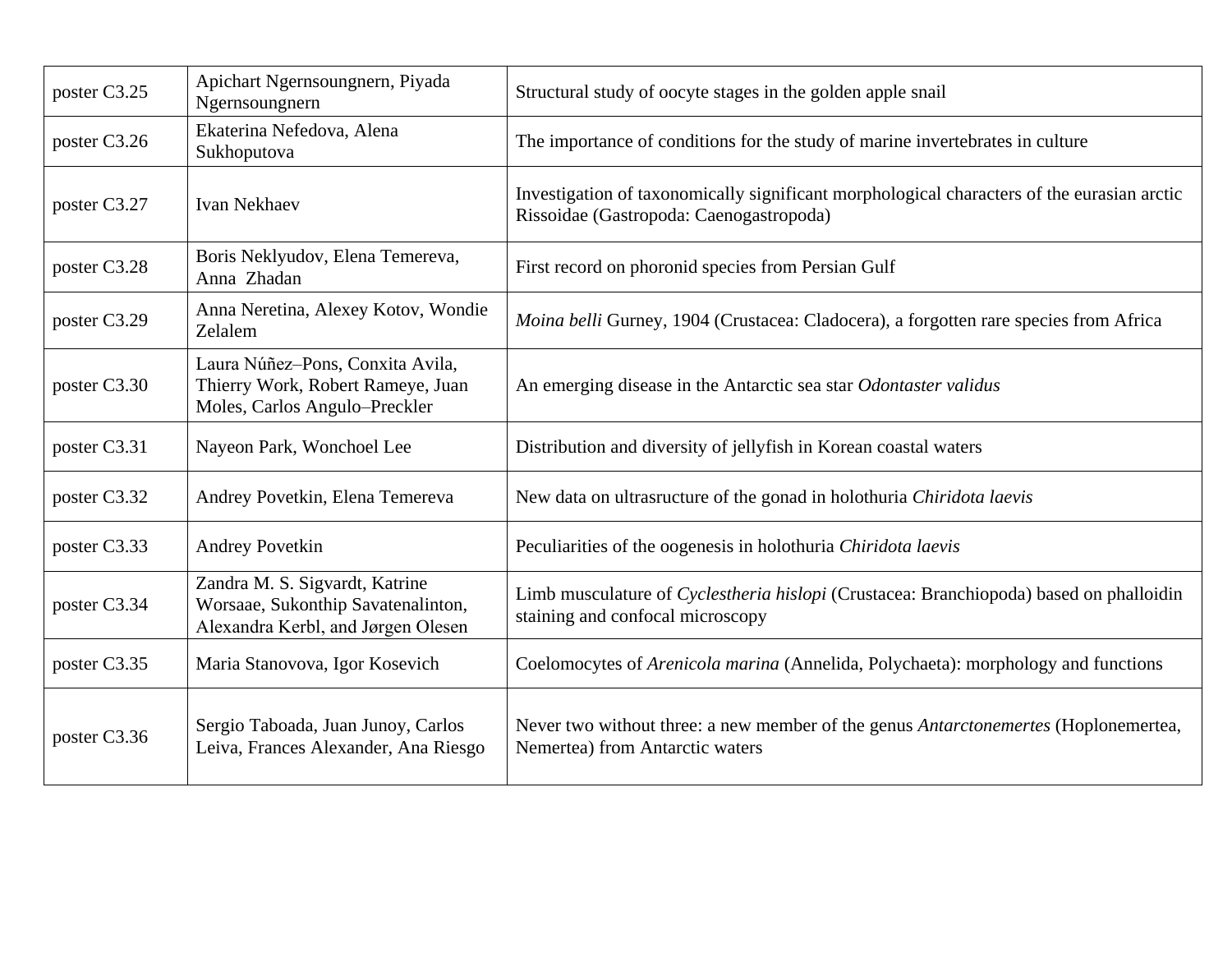| poster C3.37 | Elena Temereva                                                                     | First modern data on neuro–muscular system of the lophophore in adult phoronids                                                                      |
|--------------|------------------------------------------------------------------------------------|------------------------------------------------------------------------------------------------------------------------------------------------------|
| poster C3.38 | Elena Temereva, Boris Neklyudov                                                    | New phoronid species from the South–China Sea and the problem of phoronid taxonomy                                                                   |
| poster C3.39 | Anna Zofia Urbisz, Łukasz Chajec,<br>Mana Ito, Katsutoshi Ito                      | Ovary organization in the marine tubificin Thalassodrilides sp.                                                                                      |
| poster C3.40 | Maxim Vinarski, Sergei Kramarenko,<br>Arsenia Zharova                              | Spatial morphological variation in the dwarf pond snail (Galba truncatula): scale-<br>dependence and non-linearity                                   |
| poster C3.41 | Stepan Vodopyanov, Robin Wilson,<br>Lynda Avery                                    | The epidermis modifications of different <i>Travisia species</i> (Annelida, Travisiidae)                                                             |
| poster C3.42 | Philipp Wagner, Joachim T. Haug,<br>Carolin Haug                                   | Morpho-ecospace concept: a comparison between larvae and adults in mantis shrimps                                                                    |
| poster C3.43 | Thamasak Yeemin, Makamas<br>Sutthacheep, Watchara Samsuvan,<br>Sittiporn Pengsakun | Reexamining morphological characteristics of the scleracinian coral Pocillopora<br><i>damicornis</i> in the gulf of Thailand                         |
| poster C3.44 | Jisu Yeom, Mikhail A. Nikitin,<br>Viatcheslav N. Ivanenko, Wonchoel<br>Lee         | A new laophontid (Copepoda, Harpacticoida) from the sea cucumber, <i>Eupentacta</i><br>fraudatrix collected from Vostok Bay, East Sea (Sea of Japan) |
| poster C3.45 | Jisu Yeom, Wonchoel Lee                                                            | A New Miraciid (Copepoda, Harpacticoida) from Baekripo Beach in the West Coast of<br>Korea                                                           |
| poster C3.46 | Olga Yurchenko, Alexander Kalachev,<br>Kristina Kolesnikova                        | Seasonal characters of specific storage cells in the gonadal tissue of the pacific oyster,<br>Crassostrea gigas                                      |
| poster C3.47 | <b>Ravil Zeleev</b>                                                                | Parametric systematics of sea spiders (Arthropoda: Pycnogonida)                                                                                      |

# **Embryonic and larval development of invertebrates: comparative morphology meets new technologies (C4)**

| poster $C4.01$ | Sujeephon Athibai, Nattaporn     | Ontogenetic development of Thai anostracan nauplius, <i>Brachinella thailandensis</i> |
|----------------|----------------------------------|---------------------------------------------------------------------------------------|
|                | Plangklang, Chaichat Boonyanusit | Sanoamuang, Saengphan and Murugan, 2002 (Crustacea: Branchiopoda: Anostraca)          |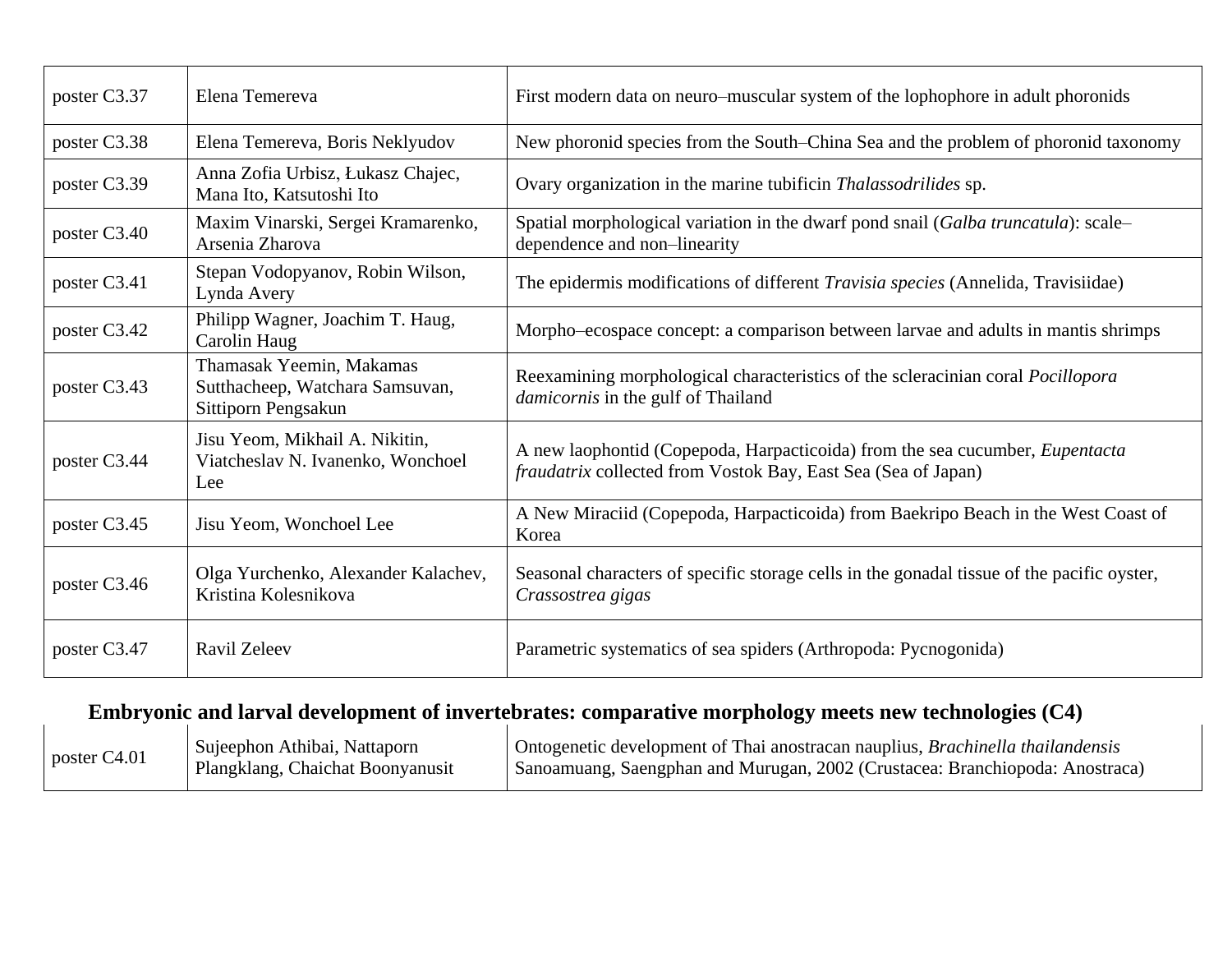| poster C4.02 | Tatiana Bagaeva, Sylvain Couvray,<br>Jean-Luc Bonnefont, Nikoloz Tsikolia,<br>Stanislav Kremnyov                         | Dynamics of archenteron ciliation during gastrulation of Echinoderms                                                                                            |
|--------------|--------------------------------------------------------------------------------------------------------------------------|-----------------------------------------------------------------------------------------------------------------------------------------------------------------|
| poster C4.03 | Carola Becker, Mathieu G. Lundy,<br>Lawrence Eagling, Jaimie T.A. Dick,<br>Julia Sigwart                                 | Sperm storage and ovarian maturation in the Norway lobster (Nephrops norvegicus)                                                                                |
| poster C4.04 | Nataliya Budaeva, Elena Vortsepneva                                                                                      | Spermatogenesis and sperm ultrastructure in Mooreonuphis stigmatis (Onuphidae,<br>Annelida)                                                                     |
| poster C4.05 | Yuliya Burmistrova, Igor Kosevich                                                                                        | Characteristics of early development of Ectopleura larynx (Hydrozoa, Cnidaria).                                                                                 |
| poster C4.06 | Alexander Ereskovsky, Ilya Borisenko,<br>Andey Lavrov, Fedor Bolshakov, Daria<br>Tokina, Maja Adamska                    | Body plan formation during regeneration in sponges                                                                                                              |
| poster C4.07 | Lyudmila Flyachinskaya, Petr Lezin                                                                                       | Embryonic and larval development of the soft-shell clam Mya arenaria in the White Sea                                                                           |
| poster C4.08 | Lyubov Gliznutsa, Alexander Kalachev                                                                                     | Serotonergic apical organ formation in pluteal larvae of echinoids and ophiuroids<br>(Echinodermata).                                                           |
| poster C4.09 | Yulia Khramova, Denis Nikishin,<br>Polina Belova, Stanislav Kremnev,<br>Tatyana Bagaeva, Nadezhda Rimskaya-<br>Korsakova | Developmental stages of the white sea burrowing annelid Ophelia limacina                                                                                        |
| poster C4.10 | Katja Kienbaum, Gerhard Scholtz,<br>Carola Becker                                                                        | The male copulatory and female reproductive system of <i>Percnon gibbesi</i> (Brachyura:<br>Thoracotremata: Grapsoidea).                                        |
| poster C4.11 | Bo-Mi Kim, Hyun Park, Jae-Sung<br>Rhee                                                                                   | Ecdysone content in developmental stages and effects of environmental fluctuations on the<br>production of ecdysone and related pathway in the mysid crustacean |
| poster C4.12 | Igor Kosevich                                                                                                            | Embryonic development and larva nervous system organisation in Sarsia lovenii (M. Sars,<br>1846) (Cnidaria, Hydrozoa)                                           |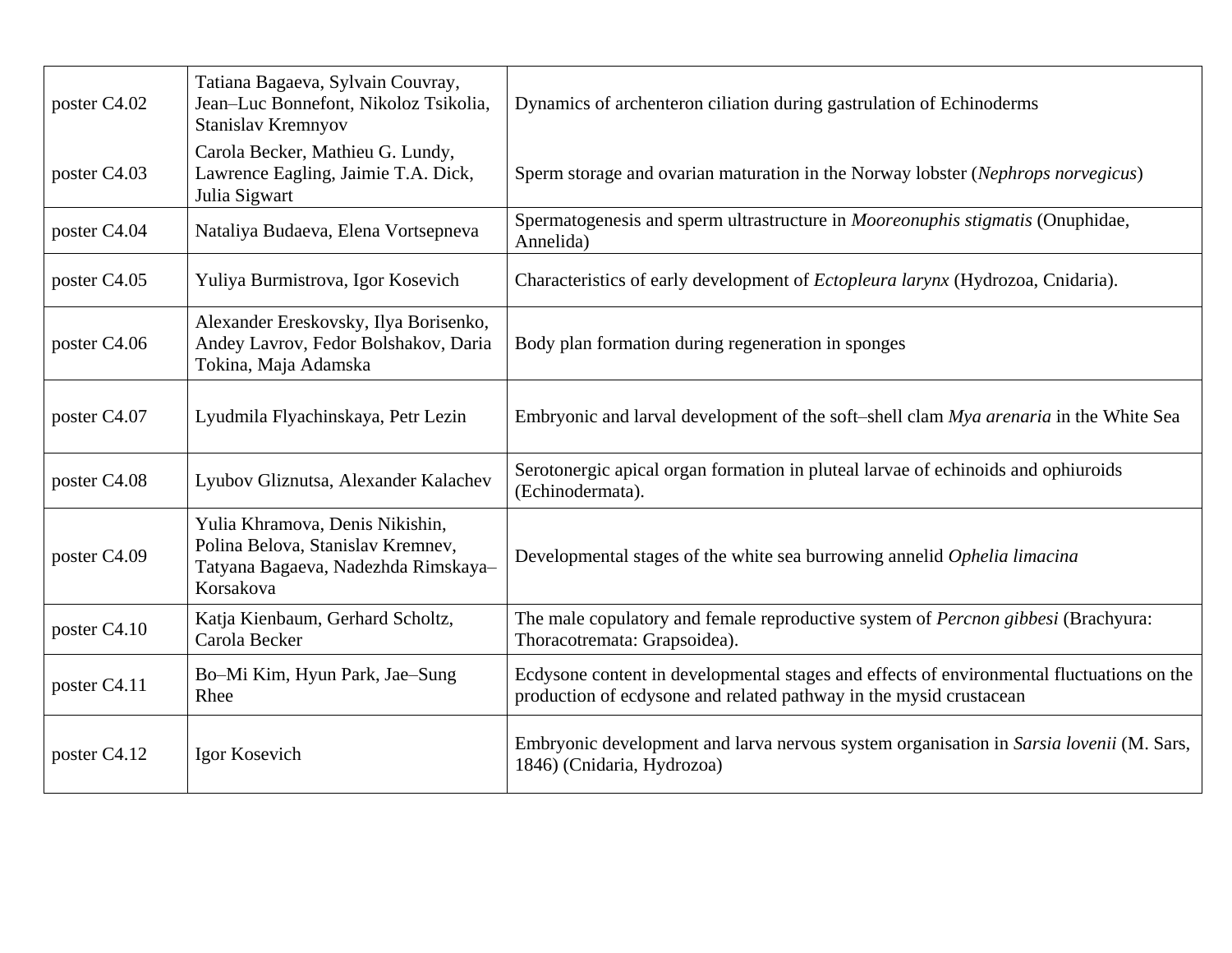| poster C4.13 | Roman Kostyuchenko, Ekaterina<br>Kupriashova                                                                                                 | Molecular and cellular events in naidid asexual reproduction                                                                   |
|--------------|----------------------------------------------------------------------------------------------------------------------------------------------|--------------------------------------------------------------------------------------------------------------------------------|
| poster C4.14 | Ioannis Kourtesis, Harald Hausen                                                                                                             | Electron microscopy applications towards the understanding of cell type evolution                                              |
| poster C4.15 | Vasiliki Koutsouveli, Paco Cárdenas,<br>María Conejero, Lindsay Beazley, Ana<br>Riesgo                                                       | First insights into the reproduction of deep–sea sponges of the North Atlantic                                                 |
| poster C4.16 | Vasiliki Koutsouveli, Sergio Taboada,<br>Juan Moles, Javier Cristobo, Conxita<br>Avila, Andrea Bertran, Joan Solà, Pilar<br>Ríos, Ana Riesgo | Reproductive features of Antarctic demosponges from the orders Dendroceratida,<br>Poecilosclerida and Haplosclerida (Porifera) |
| poster C4.17 | Stanislav Kremnyov, Yulia Kraus                                                                                                              | Embryonic development of a marine hydroid using very unusual morphogenetic toolkit                                             |
| poster C4.18 | Natalia Kreshchenko, Nadezhda<br>Terenina                                                                                                    | Regeneration of anterior end musculature in planarian monitored by phalloidine<br>fluorescence and laser scanning microscopy   |
| poster C4.19 | Alexandre Lobo-da-Cunha, Angela<br>Alves, Elsa Oliveira, Manuel António<br>Malaquias                                                         | Histological investigation of the male copulatory apparatus of <i>Haminoea navicula</i><br>(Gastropoda, Cephalaspidea)         |
| poster C4.20 | Anastassya Maiorova                                                                                                                          | The developmental modes in tentacular apparatus of sipunculans with special reference to<br>the Phascolosoma genus             |
| poster C4.21 | Tatiana Mayorova, Boris Osadchenko,<br>Yulia Kraus                                                                                           | How does staurozoan embryo with a low number of cells overcome the developmental<br>constraints?                               |
| poster C4.22 | Polona Mrak, Nada Žnidaršič, Urban<br>Bogataj, Jasna Štrus                                                                                   | Cuticle morphogenesis during intramarsupial development in Porcellio scaber (Crustacea:<br>Isopoda) as revealed by microscopy  |
| poster C4.23 | Ekaterina Nefedova, Elisaveta<br>Gonobobleva, Ivan Tikhomirov                                                                                | Ontogenesis of calcareus sponge Sycon sp. (Porifera, Calcarea) from aquaculture                                                |
| poster C4.24 | Boris Osadchenko, Yulia Kraus, Igor<br>Kosevich                                                                                              | Development of Aglantha digitale, jellyfish without a polyp                                                                    |
| poster C4.25 | Alena Sukhoputova, Yulia Kraus                                                                                                               | Three forms of strobilation in scyphozoan polyps: key stages and morphogenesis                                                 |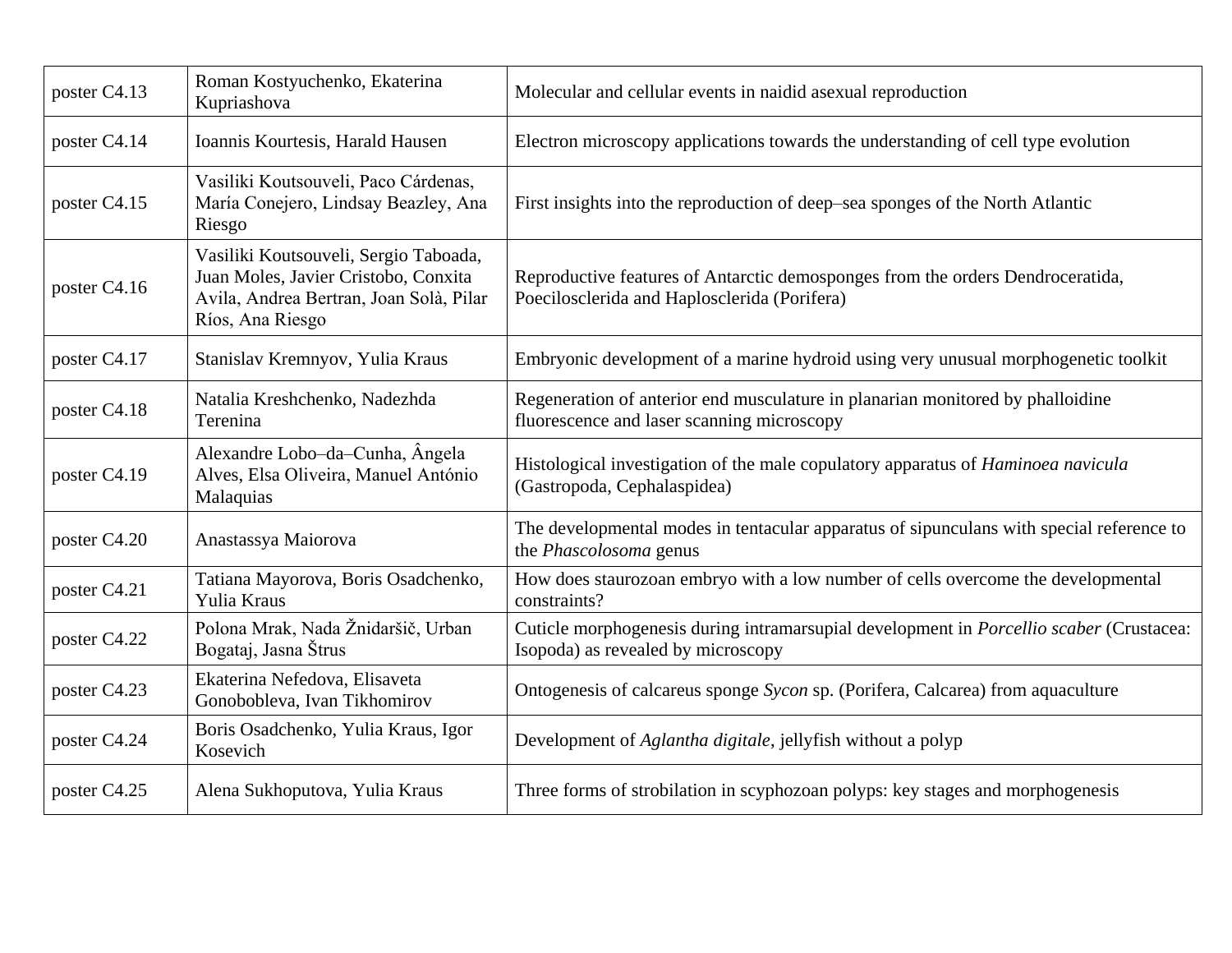| poster C4.26   | Andrey Vishnyakov, Tima Altié,<br>Sandrine Chenesseau, Peter Yershov,<br><b>Alexander Ereskovsky</b> | Ultrastructure of oogenesis in <i>Paramuricea clavata</i> (Anthozoa, Octocorallia)                          |
|----------------|------------------------------------------------------------------------------------------------------|-------------------------------------------------------------------------------------------------------------|
| poster $C4.27$ | Olga Yurchenko, Vasily Radashevsky                                                                   | Fine organization of oocytes in spionid polychaetes (Annelida: Spionidae) with short-<br>headed spermatozoa |

### **Symbiosis between animals: diversity, patterns and inference on processes (C5)**

| poster C5.01 | Polina Dgebuadze, Elena Mekhova                                             | Some features of gastropods morphology and behavior due to their symbiotic lifestyle                                                                                 |
|--------------|-----------------------------------------------------------------------------|----------------------------------------------------------------------------------------------------------------------------------------------------------------------|
| poster C5.02 | Elena Mekhova, Temir Britayev                                               | Body shape, coloration and location of some myzostomids (Annelida: Myzostomida) from<br>central Vietnam                                                              |
| poster C5.03 | Sofya Mudrova, Mikhail Nikitin,<br>Michael Berumen, Viatcheslav<br>Ivanenko | Combined analysis of morphological and molecular diversity of copepods (Crustacea)<br>living in symbiosis with stony corals of the genus Galaxea in the Indo-Pacific |

#### **Morphological diversity and evolution in terrestrial invertebrates (C6)**

| poster C6.01 | Julia Anne-Sophie Bauder, Harald<br>Wolfgang Krenn                                       | Morphological fine tuning of the feeding apparatus of the Hesperiidae (Lepidoptera)                                                                                                                                                              |
|--------------|------------------------------------------------------------------------------------------|--------------------------------------------------------------------------------------------------------------------------------------------------------------------------------------------------------------------------------------------------|
| poster C6.02 | Makhosi Buthelezi                                                                        | Phylogenetic and morphological relationships of the groundnut leaf miner, <i>Aproaerema</i><br>modicella (Deventer) and Aproaerema simplexella (Walker) (Lepidoptera: Gelechiidae)<br>occurring in South Africa, Mozambique, India and Australia |
| poster C6.03 | Elena Gorb, Stanislav Gorb                                                               | Sexual dimorphism in the attachment ability of <i>Coccinella septempunctata</i> beetles to<br>smooth substrates                                                                                                                                  |
| poster C6.04 | Carolin Haug, Alejandro Izquierdo<br>López, Marie Hörnig, Jakob Krieger,<br>Joachim Haug | Convergent evolution of raptorial appendages in arthropods                                                                                                                                                                                       |
| poster C6.05 | Christine Kiesmüller, Carolin Haug                                                       | Tagmatisation in camel spiders: how functional constraints shape a complex body<br>organization                                                                                                                                                  |